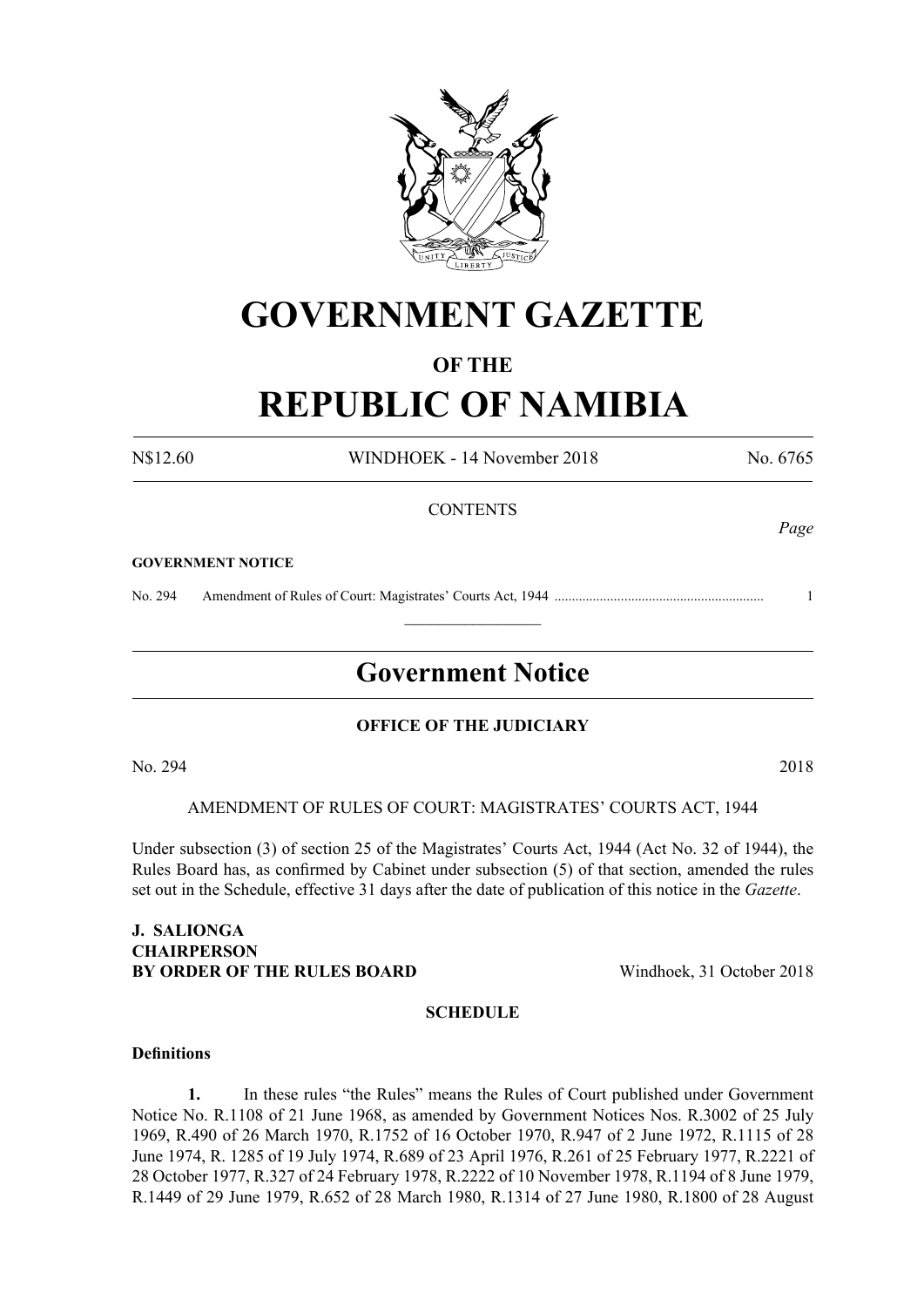1981, R.1139 of 11 June 1982, R.1689 of 29 July 1983, R.1946 of 9 September 1983, R.1338 of 29 June 1984, 148 of 31 December 1985, 36 of 16 March 1987, AG.58 of 15 August 1989, AG.86 of 13 October 1989, AG. 122 of 1 December 1989, 178 of 1 December 1992, 43 of 10 March 1997, 75 of 07 March 2000 and 200 of 5 November 2007.

#### **Amendment of Annexure 2 to Rules**

**2.** Annexure 2 to the Rules is amended by the substitution for Tables A, B, C, D and E of the following Tables:

#### "**TABLE A**

#### **COSTS**

#### **PART I**

#### **GENERAL PROVISIONS**

- 1. Undefended actions shall be taxed on the scale in Part II, defended actions shall be taxed on the scale in Part III and in other matters and interpleader proceedings on the scale in Part IV.
- 2. Costs taxable in terms of rule 33(20) shall be deemed to have been awarded under a judgment for the amount paid into court or a judgment in terms of the settlement, as the case may be.
- 3. Fees to counsel shall be allowed on taxation only in cases where the amount in dispute is N\$2 500-00 or more or where the court has made an order in terms of rule 33(8) and may not be so allowed unless payment of them is vouched by the signature of counsel.
- 4. Where the amount allowed for an item is specified, the amount is inclusive of all necessary copies, attendances and services (other than services through the messenger) in connection therewith.
- 5. Where the amount allowed for an item is left blank
	- (a) the drawing of document shall be allowed at N\$40-00 for each folio;
	- (b) copies for filing and service (where the court requires more than one set) shall also be allowed, and in addition to such copies allowed, one set of copies to be kept by the legal practitioner of record drafting the original of such documents will also be allowed;
	- (c) service shall be allowed at N\$20-00 for each necessary service.
- 6. (a) Where any document appears to the court to be unnecessary prolix, the court may disallow all or any part of the charge thereof;
	- (b) Where printed forms of documents are available and in fact used, the charges for copying shall be limited to the necessary matters inserted in such printed documents.
- 7. A folio is 100 written or printed words or figures. Four figures shall be reckoned as one word.
- 8. (a) Unless otherwise provided, a charge for perusing shall be allowed at N\$15-00 per folio in respect of any document or pleading necessarily perused, subject to a minimum charge of N\$30-00.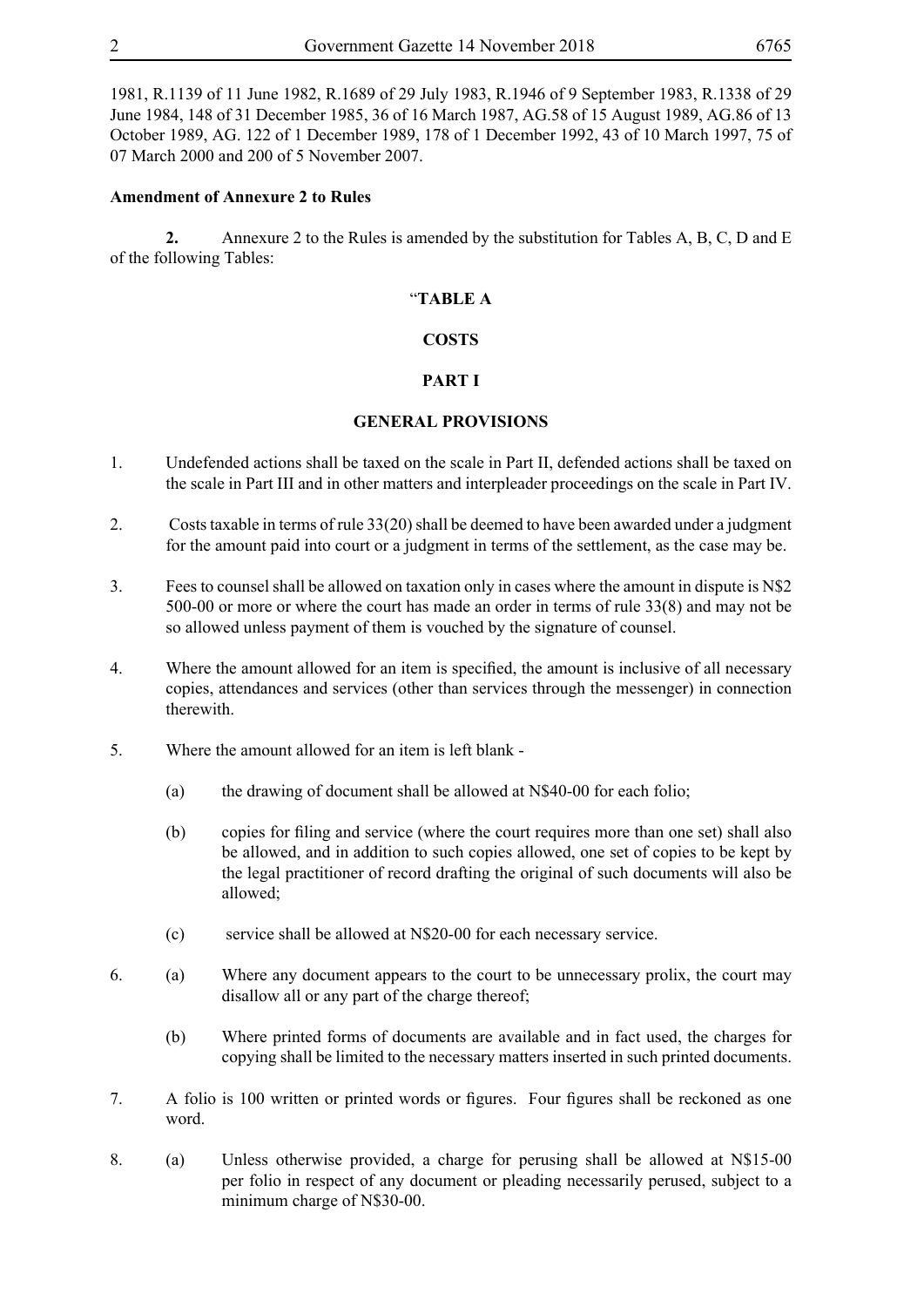- (b) Where a charge is allowed for copying, it shall be N\$5-00 per page, notwithstanding the number of words on the page.
- 9. Where there is more than one defendant, N\$40-00 shall be added in respect of each additional defendant for each of paragraph 2 and 3 of Part II, paragraph 2 of Part III and paragraph 10 of Part IV of this Table.
- 10. A fee of 10 per cent on each instalment collected in redemption of the capital and costs of the action shall be allowed, subject to a maximum amount of N\$1 500-00 on each instalment.
- 11. The clerk of the court shall on taxation disallow any charge unnecessarily incurred.
- 12. Where the fee under any paragraph is calculated on an hourly basis, the total number of hours on any one day shall be added together and the fee calculated on such total.
- 13. The amount allowable for the issue (inclusive of appearance in court) of a notice to show cause in terms of section 109(2) of the Act shall be N\$187-50.
- 14. Value added tax payable in terms of the Value Added Tax Act, 2000 (Act No. 10 of 2000) on fees and disbursements shall on taxations be allowed by the clerk of the court.

#### **PART II**

#### **UNDEFENDED ACTIONS**

|                |          |                                                                                                         | N <sub>s</sub>             |
|----------------|----------|---------------------------------------------------------------------------------------------------------|----------------------------|
| 1.             |          |                                                                                                         |                            |
| 2.             |          | Summons, inclusive of a letter of demand other than the letter of demand<br>referred to in paragraph 1: |                            |
|                | (a)      |                                                                                                         |                            |
|                | (b)      | Where the claim exceeds N\$2 500-00 but not more than N\$7 500-00 500-00                                |                            |
|                | (c)      |                                                                                                         |                            |
| 3 <sub>1</sub> | Judgment |                                                                                                         |                            |
|                | (a)      |                                                                                                         |                            |
|                | (b)      | Where the claim exceeds $N$2 500-00$ but is not more than $N$7 500-00$ 405-00                           |                            |
|                | (c)      |                                                                                                         |                            |
| 4.             |          |                                                                                                         |                            |
| 5.             |          |                                                                                                         |                            |
| 6.             |          |                                                                                                         |                            |
| 7.             |          | Attending court at the request of the magistrate when claim referred                                    | paragraph 5 of<br>Part III |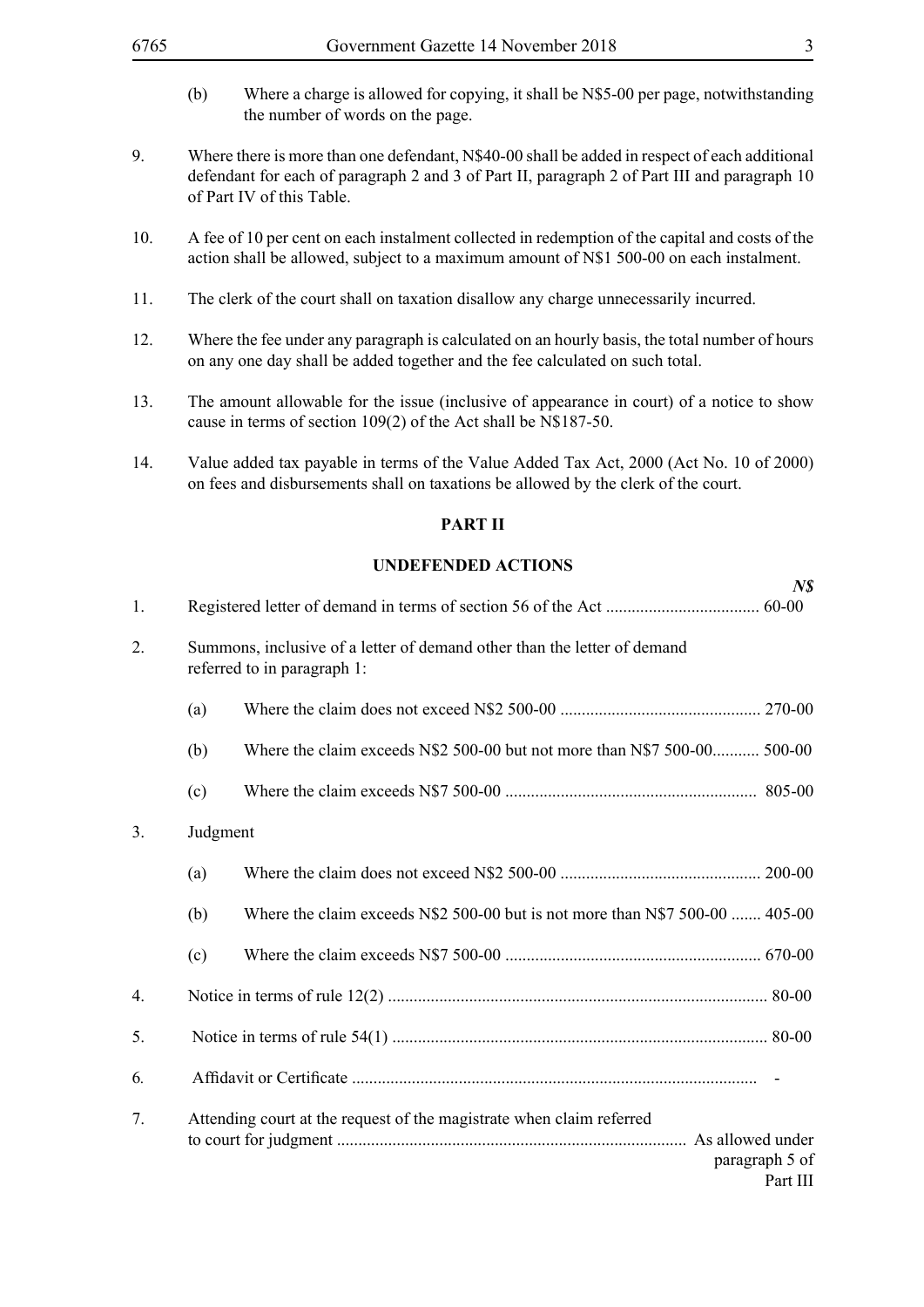| 8.<br>For each registered letter which is forwarded to the debtor in terms |                                                                    |       |                                                                                                                                                                         |  |  |
|----------------------------------------------------------------------------|--------------------------------------------------------------------|-------|-------------------------------------------------------------------------------------------------------------------------------------------------------------------------|--|--|
|                                                                            |                                                                    |       | of section 57(1), 57(3) or section 58(2) of the Act by the creditor<br>$60 - 00$                                                                                        |  |  |
| 9.                                                                         | Admission of liability and undertaking to pay debt in installments |       |                                                                                                                                                                         |  |  |
|                                                                            |                                                                    |       |                                                                                                                                                                         |  |  |
| 10.<br>Consent to judgment or to judgment and an order for the payment     |                                                                    |       |                                                                                                                                                                         |  |  |
|                                                                            |                                                                    |       |                                                                                                                                                                         |  |  |
| <i>Notes</i> : $(a)$                                                       |                                                                    |       | The amount of the fees allowed under paragraphs 4, 5, 6, 7, 8, 9 and 10 shall without<br>taxation be included in the amount of the costs for which judgment is entered. |  |  |
|                                                                            | (b)                                                                |       | For the purposes of computing costs, the expression "claim" referred to in<br>paragraphs 2 and 3, shall mean -                                                          |  |  |
|                                                                            |                                                                    | (i)   | where costs are awarded to the Plaintiff on a default judgment, the amount<br>or value of the judgment;                                                                 |  |  |
|                                                                            |                                                                    | (ii)  | where more than one claim is involved in the action, the total of the amounts<br>on which judgment was granted; and                                                     |  |  |
|                                                                            |                                                                    | (iii) | on claims for ejectment, the amount of the claim of computing costs which                                                                                               |  |  |

*shall be computed at two month's rent of the premises.*

4 Government Gazette 14 November 2018 6765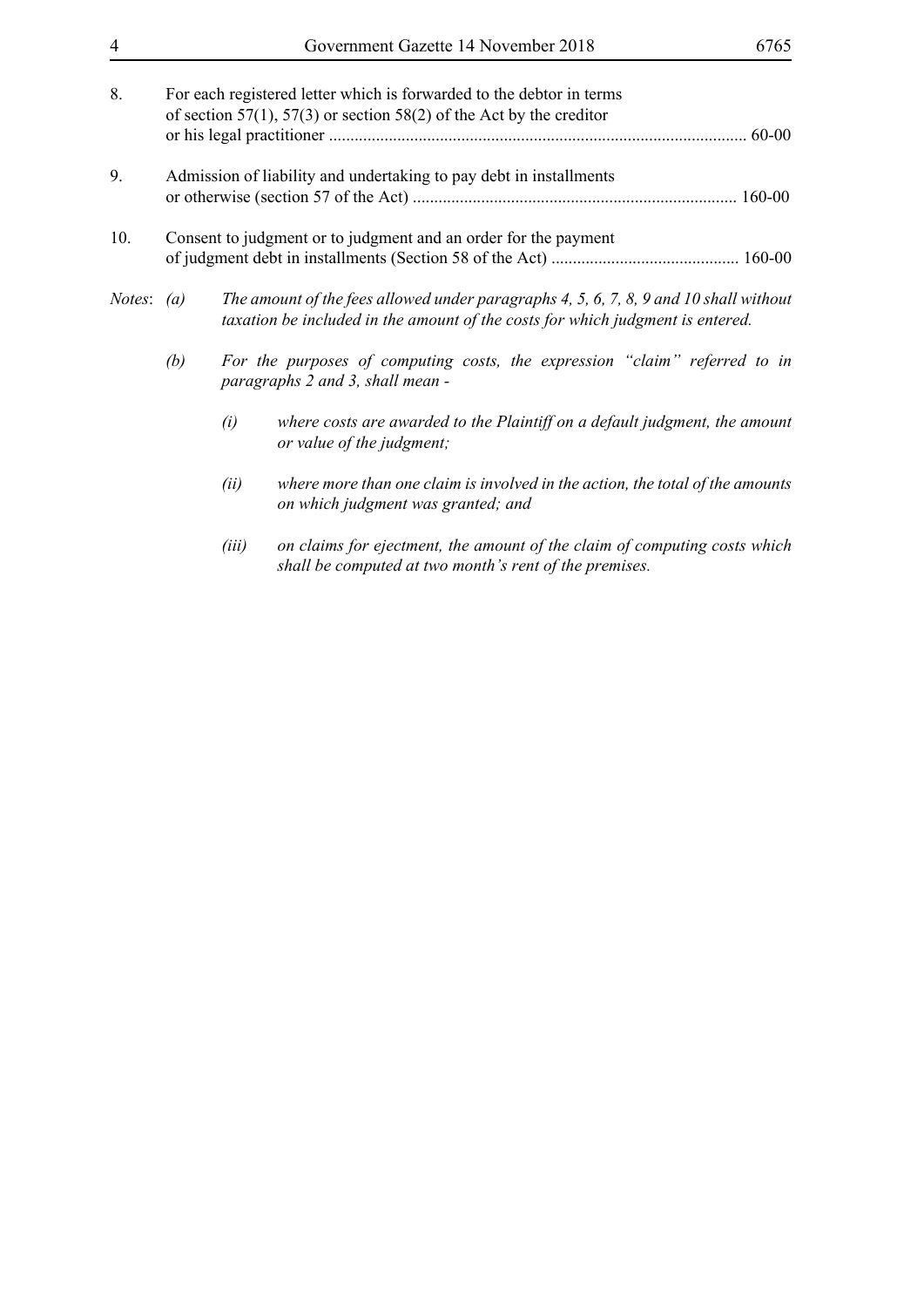# **PART III**

# **DEFENDED ACTIONS**

| $\mathbf{1}$   | Instructions to sue or defend or to counterclaim or defend a counterclaim, perusal<br>of all documentation and consideration of merits and all necessary consultations to                                                                                                                                                |          |  |
|----------------|--------------------------------------------------------------------------------------------------------------------------------------------------------------------------------------------------------------------------------------------------------------------------------------------------------------------------|----------|--|
| $\overline{2}$ | Summons                                                                                                                                                                                                                                                                                                                  |          |  |
|                |                                                                                                                                                                                                                                                                                                                          | 600-00   |  |
|                | (b) Particulars of claim more than 100 words and contained in an annexure in terms<br>of rule $6(3)(d)$ , in addition to the fee allowed in paragraph (a), a fee for the<br>annexure per folio, subject thereto that no additional fee(s) shall be chargeable<br>for any other paragraph(s), but for drawing of document |          |  |
| 3              |                                                                                                                                                                                                                                                                                                                          | 80-00    |  |
| 4              |                                                                                                                                                                                                                                                                                                                          | 80-00    |  |
| 5              |                                                                                                                                                                                                                                                                                                                          | 600-00   |  |
| 6              |                                                                                                                                                                                                                                                                                                                          | 600-00   |  |
|                |                                                                                                                                                                                                                                                                                                                          | 600-00   |  |
| $\tau$         |                                                                                                                                                                                                                                                                                                                          | 600-00   |  |
| 8              | Drawing up of documents not specifically mentioned, including request for further<br>particulars, further particulars, schedule of documents, affidavits, subpoenas, any<br>other notice not otherwise provided for and drawing up of statements by witnesses,                                                           |          |  |
| 9              | Production of documents for inspection or inspection of documents per quarter of                                                                                                                                                                                                                                         | 235-00   |  |
| 10             |                                                                                                                                                                                                                                                                                                                          | $5 - 00$ |  |
| 11             | The recording of statements by witnesses, per quarter of an hour or any part thereof                                                                                                                                                                                                                                     | 235-00   |  |
| 12             |                                                                                                                                                                                                                                                                                                                          | 70-00    |  |
| 13             |                                                                                                                                                                                                                                                                                                                          | 1400-00  |  |
| 14             | Attendance at settlement negotiations, for each quarter of an hour or part thereof                                                                                                                                                                                                                                       | 235-00   |  |
| 15             | Attending court during trial, or at on-the-spot inspection, for each quarter of an hour<br>or part thereof spent in court while case is actually being heard:                                                                                                                                                            |          |  |
|                |                                                                                                                                                                                                                                                                                                                          | 235-00   |  |
|                |                                                                                                                                                                                                                                                                                                                          | 120-00   |  |
| 16             | Attending pre-trial conference for each quarter of an hour or part thereof actually                                                                                                                                                                                                                                      | 235-00   |  |
| 17             | Attending court to hear reserved judgment, per quarter of an hour or any part                                                                                                                                                                                                                                            | 235-00   |  |
|                |                                                                                                                                                                                                                                                                                                                          |          |  |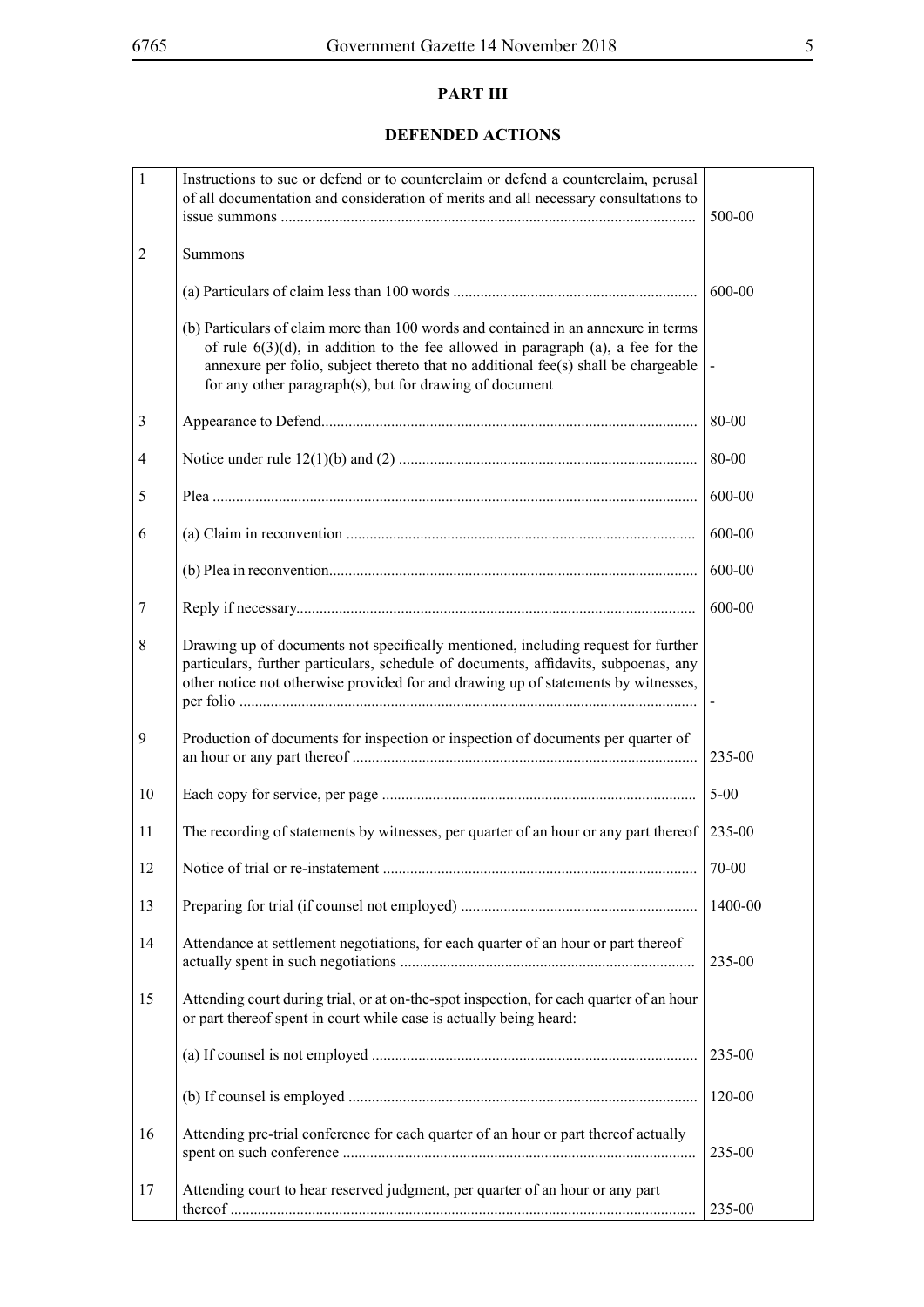| 18 |                                                                                                                                                                          |           |
|----|--------------------------------------------------------------------------------------------------------------------------------------------------------------------------|-----------|
|    | Correspondence:                                                                                                                                                          |           |
|    | (a) Each necessary formal letter or telegram or telefax written, including copy to                                                                                       | $40-00$   |
|    | (b) Each necessary non-formal letter or telegram or telefax written, including copy                                                                                      | $40 - 00$ |
|    | (c) Each necessary formal letter or telegram or telefax received, provided that a fee<br>for perusal shall not be allowed in addition to the fee herein provided for     | $30 - 00$ |
|    | (d) Each necessary non-formal letter or telegram or telefax, received, per folio,<br>provided that an additional fee for perusal shall not be allowed in addition to the | $15 - 00$ |
| 19 | For each necessary attendance not otherwise provided for, per attendance                                                                                                 | 25-00     |
| 20 |                                                                                                                                                                          | $40 - 00$ |
| 21 | Each necessary non-formal telephone consultations: For every 5 minutes or part                                                                                           | $40 - 00$ |
| 22 |                                                                                                                                                                          | 235-00    |
| 23 | The court may, on request made at the hearing, allow in addition to the fee prescribed<br>in paragraph 13 above, a refresher fee in postponed or partly heard trials     | 1076-00   |
| 24 | Time spent waiting at court (owing to no court being available) per quarter of an                                                                                        | 235-00    |
| 25 | Travelling time (subject to the provisions of rule $33(9)$ ), per quarter of an hour or                                                                                  | 235-00    |
| 26 |                                                                                                                                                                          | 5-00 / km |

#### **PART IV**

#### **OTHER MATTERS**

Exceptions, applications to strike out, applications for summary judgments, interlocutory applications, arrest, interdict, *ex parte* applications under rule 27(9), applications to review judgment, including application for setting aside registration of foreign judgment order or taxation

|                | Instructions to make application or to oppose or to show cause, including perusal<br>of all documentation and consideration of merits and all necessary consultations to | 940-00     |
|----------------|--------------------------------------------------------------------------------------------------------------------------------------------------------------------------|------------|
| $\overline{c}$ | Drawing up of all documents, affidavits, applications and notices, orders, etc. per                                                                                      |            |
| 3              | Attending court on hearing:                                                                                                                                              | 235-00     |
|                | (b) If opposed, where counsel is employed, for each quarter of an hour or any part                                                                                       | $120 - 00$ |
|                | (c) If opposed, where counsel is not employed, for each quarter of an hour or any                                                                                        | 235-00     |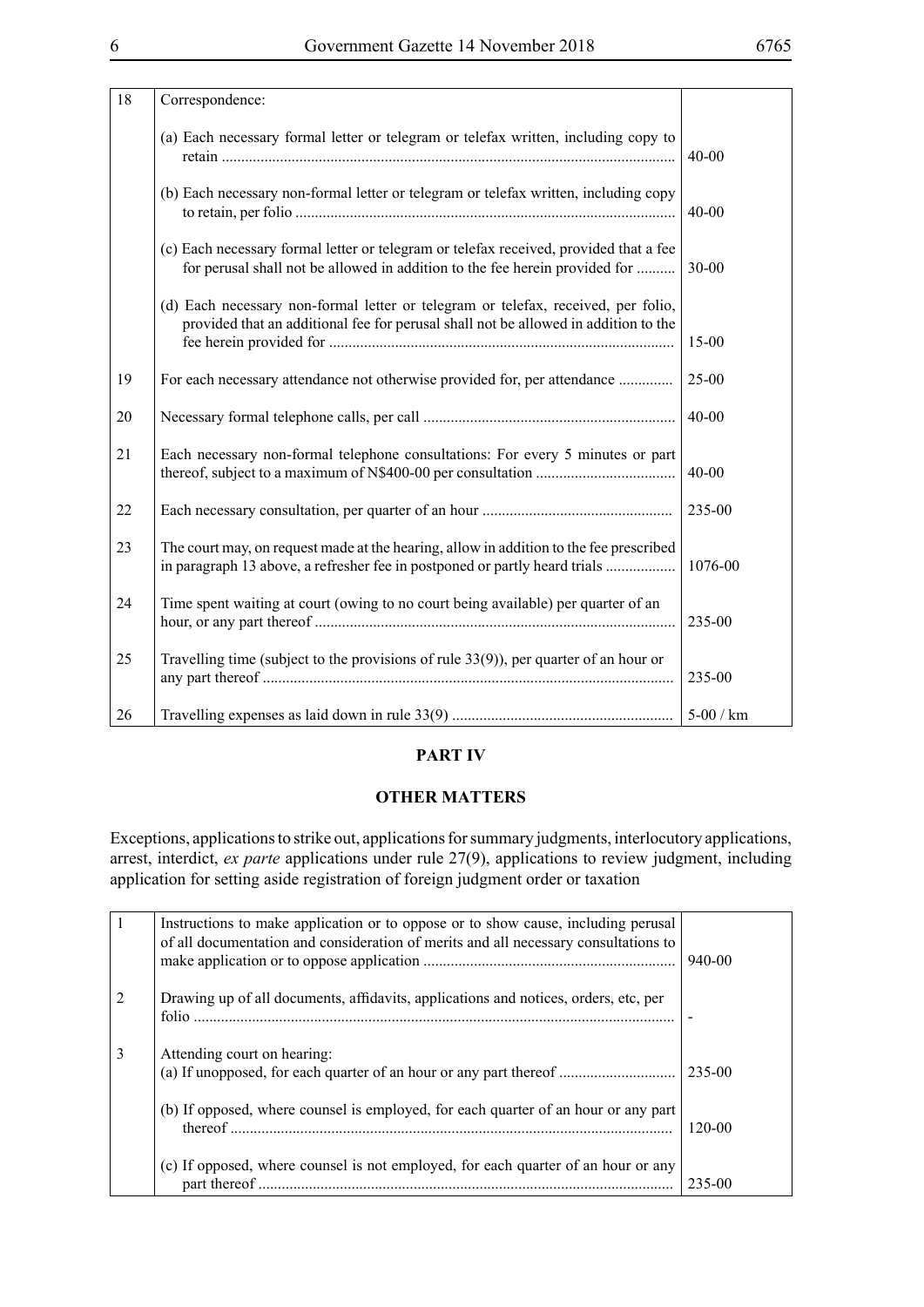| $\overline{4}$ | Fee for preparing for trial, when opposed, if allowed by the court on request                                                                                                                 | 500-00                 |
|----------------|-----------------------------------------------------------------------------------------------------------------------------------------------------------------------------------------------|------------------------|
| 5              | (a) Consultations and settlement negotiations - per quarter of an hour or any part                                                                                                            | 235-00                 |
|                | (b) Correspondence:<br>(i) Each necessary formal letter or telegram or telefax written, including copy to<br>(ii) Each necessary non-formal letter or telegram or telefax written, including  | $40 - 00$<br>$40 - 00$ |
|                | (iii) Each necessary formal letter or telegram or telefax received, provided that a<br>fee for perusal shall not be allowed in addition to the fee herein provided for                        | $40 - 00$              |
|                | (iv) Each necessary non-formal letter or telegram or telefax, received, per folio,<br>provided that an additional fee for perusal shall not be allowed in addition to                         | $40 - 00$              |
|                | (c) Telephone calls received and made:                                                                                                                                                        |                        |
|                | (ii) Each necessary non-formal telephone consultations: For every 5 minutes or<br>part thereof, subject to a maximum of N\$400-00 per consultation                                            | $40 - 00$              |
|                | Note: The court may on request made at the hearing allow, as an alternative to the<br>fees prescribed in paragraph 4, a fee for preparing argument under paragraphs 13<br>and 23 of Part III. |                        |
|                | <b>INTERPLEADER PROCEEDINGS</b>                                                                                                                                                               |                        |
| 6              | Instruction:                                                                                                                                                                                  |                        |
|                |                                                                                                                                                                                               | 350-00                 |
|                |                                                                                                                                                                                               | 500-00                 |
| 7              |                                                                                                                                                                                               | 450-00                 |
| 8              |                                                                                                                                                                                               | 450-00                 |
| 9              | (a) Attending court on return of summons, if not being heard or for interpleader<br>hearing, if the matter is being heard, per quarter of an hour or any part thereof                         | 235-00                 |
|                | (b) Correspondence:<br>(i) Each necessary formal letter or telegram or telefax written, including copy                                                                                        | $40 - 00$              |
|                | (ii) Each necessary non-formal letter or telegram or telefax written, including                                                                                                               | $40 - 00$              |
|                | (iii) Each necessary formal letter or telegram or telefax received, provided that a<br>fee for perusal shall not be allowed in addition to the fee herein provided for                        | $30 - 00$              |
|                | (iv) Each necessary non-formal letter or telegram or telefax, received, per folio,<br>provided that an additional fee for perusal shall not be allowed in addition                            | $15 - 00$              |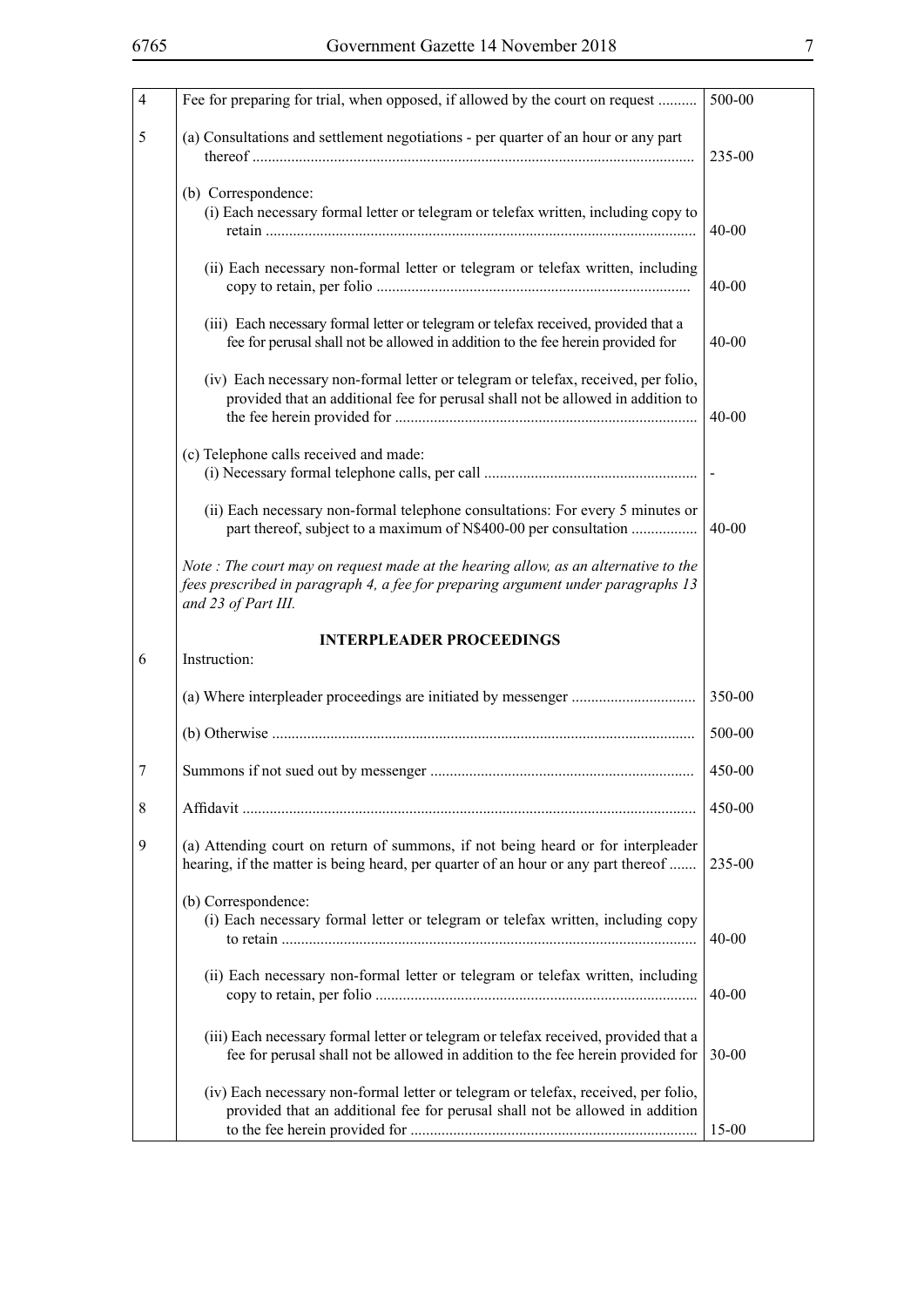|    | (c) Telephone calls received and made:<br>$40 - 00$                                                                                                                                                                                                                               |                          |  |
|----|-----------------------------------------------------------------------------------------------------------------------------------------------------------------------------------------------------------------------------------------------------------------------------------|--------------------------|--|
|    | (ii) Each necessary non-formal telephone consultations: For every 5 minutes or<br>part thereof, subject to a maximum of N\$400-00 per consultation                                                                                                                                | $40 - 00$                |  |
|    | <b>TAXATION OF COSTS</b>                                                                                                                                                                                                                                                          |                          |  |
| 10 | Drawing up bill of costs : 5% of fees allowed                                                                                                                                                                                                                                     |                          |  |
| 11 | Attending taxation : 5% of the total bill allowed                                                                                                                                                                                                                                 |                          |  |
| 12 | Attending on review of taxation, for each quarter of an hour or part thereof in                                                                                                                                                                                                   | 235-00                   |  |
| 13 |                                                                                                                                                                                                                                                                                   |                          |  |
| 14 |                                                                                                                                                                                                                                                                                   |                          |  |
|    | <b>EXECUTION</b>                                                                                                                                                                                                                                                                  |                          |  |
| 15 | (a) Issue of warrant of execution, ejectment, arrest and committal in terms of section                                                                                                                                                                                            | 235-00                   |  |
|    |                                                                                                                                                                                                                                                                                   | $120 - 00$               |  |
| 16 | Inclusive fee for work done in connection with releasing of immovable property                                                                                                                                                                                                    | 250-00                   |  |
| 17 | Inclusive fee for work done in connection with sale in execution of immovable<br>property only (excluding work for which fees are already provided for elsewhere                                                                                                                  | 400-00                   |  |
| 18 | (a) Drawing up of notice of sale in terms of rule $41(8)$ or rule $43(6)$ or conditions of                                                                                                                                                                                        | $\overline{\phantom{a}}$ |  |
|    | (b) For all other work done and papers and documents supplied to the messenger in<br>connection with the sale in execution of movable property, an inclusive fee of                                                                                                               | 350-00                   |  |
| 19 |                                                                                                                                                                                                                                                                                   | 450-00                   |  |
|    | (b) Any amount necessary and actually disbursed in tracing the judgment debtor,<br>where the capital amount of the debt at the time the tracing agent was employed<br>was not less than N\$800-00, the total amount to be allowed for each tracing shall<br>not exceed N\$400-00. |                          |  |
|    | <b>WHERE COUNSEL IS EMPLOYED</b>                                                                                                                                                                                                                                                  |                          |  |
| 20 | Instructions to brief counsel for interpleader, exception or application, where                                                                                                                                                                                                   | 235-00                   |  |
| 21 |                                                                                                                                                                                                                                                                                   | 450-00                   |  |
| 22 |                                                                                                                                                                                                                                                                                   |                          |  |
| 23 |                                                                                                                                                                                                                                                                                   |                          |  |
| 24 |                                                                                                                                                                                                                                                                                   |                          |  |
| 25 | Attending each necessary consultation with counsel, per quarter of an hour or any                                                                                                                                                                                                 | 235-00                   |  |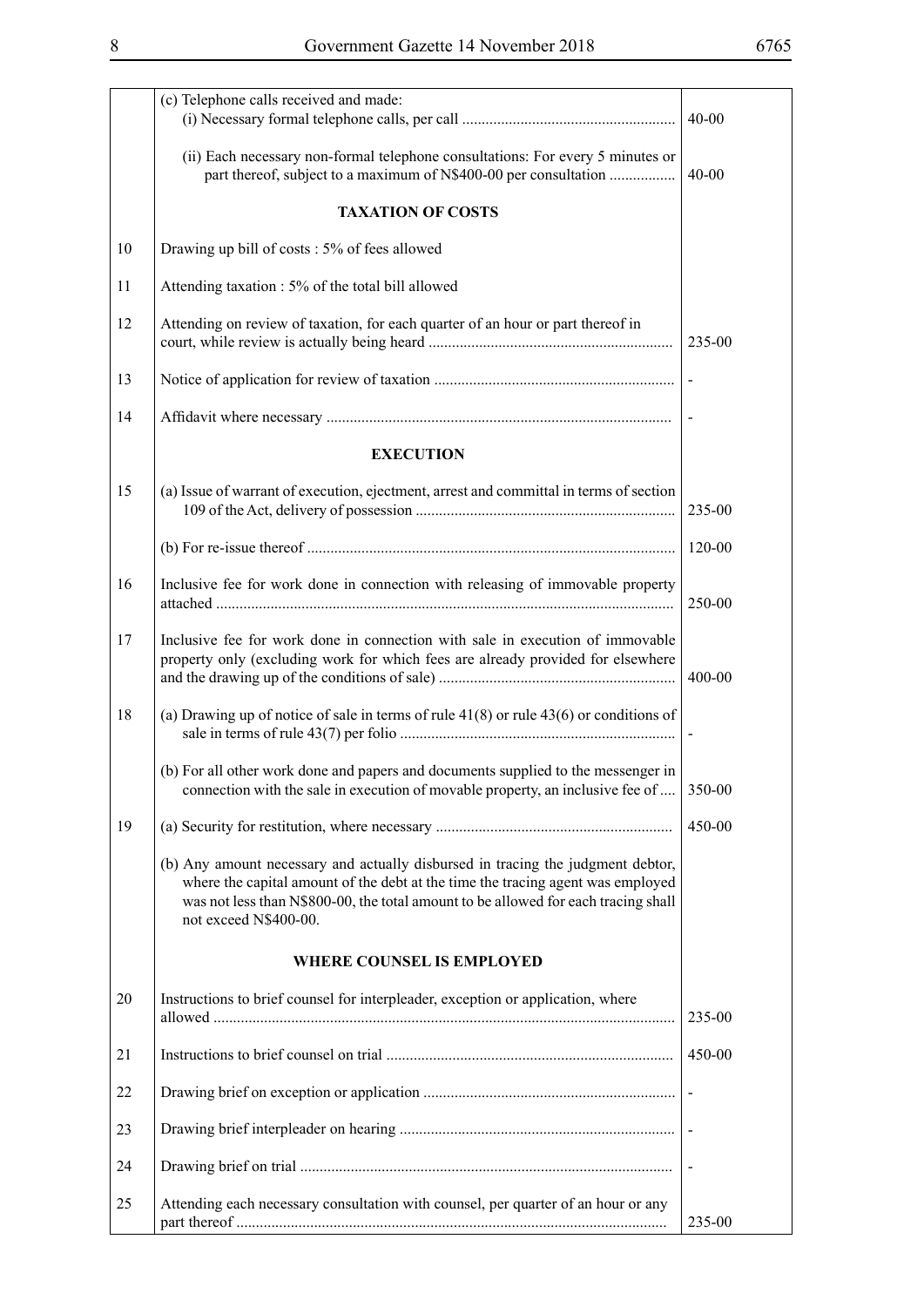|    | Note: Counsel is for all purposes of these tables defined to be another legal<br>practitioner specifically employed for his or her expertise in a specific field, relevant<br>to the matter in which he or she is briefed.                                                                                                                                                                                                                                                                                                                                                                                                                                                                                                                                                                                                                                                                                                                                                                        |            |  |  |  |
|----|---------------------------------------------------------------------------------------------------------------------------------------------------------------------------------------------------------------------------------------------------------------------------------------------------------------------------------------------------------------------------------------------------------------------------------------------------------------------------------------------------------------------------------------------------------------------------------------------------------------------------------------------------------------------------------------------------------------------------------------------------------------------------------------------------------------------------------------------------------------------------------------------------------------------------------------------------------------------------------------------------|------------|--|--|--|
|    | <b>FEES TO COUNSEL</b>                                                                                                                                                                                                                                                                                                                                                                                                                                                                                                                                                                                                                                                                                                                                                                                                                                                                                                                                                                            |            |  |  |  |
| 26 |                                                                                                                                                                                                                                                                                                                                                                                                                                                                                                                                                                                                                                                                                                                                                                                                                                                                                                                                                                                                   | 1400-00    |  |  |  |
|    | Note: a fee to counsel on application or on interpleader hearing shall be allowed<br>only where the court certifies that the briefing of counsel was warranted.                                                                                                                                                                                                                                                                                                                                                                                                                                                                                                                                                                                                                                                                                                                                                                                                                                   |            |  |  |  |
| 27 |                                                                                                                                                                                                                                                                                                                                                                                                                                                                                                                                                                                                                                                                                                                                                                                                                                                                                                                                                                                                   | 1400-00    |  |  |  |
| 28 |                                                                                                                                                                                                                                                                                                                                                                                                                                                                                                                                                                                                                                                                                                                                                                                                                                                                                                                                                                                                   | 5500-00    |  |  |  |
| 29 | In any court held more than 30 kilometres from the town or city, where counsel's<br>ordinary place of business is, there may be allowed by special order of the court a                                                                                                                                                                                                                                                                                                                                                                                                                                                                                                                                                                                                                                                                                                                                                                                                                           | $5-00/km$  |  |  |  |
| 30 | Each necessary consultation, per quarter of an hour or any part thereof                                                                                                                                                                                                                                                                                                                                                                                                                                                                                                                                                                                                                                                                                                                                                                                                                                                                                                                           | 235-00     |  |  |  |
| 31 | For every trial day exceeding one on which evidence is taken or arguments heard, a                                                                                                                                                                                                                                                                                                                                                                                                                                                                                                                                                                                                                                                                                                                                                                                                                                                                                                                | 4500-00    |  |  |  |
| 32 | Notes:<br>(a) In regard to paragraphs 26, 27 and 28 a fee in lieu of the fee for the first day's<br>hearing shall be allowed as follows when the case is settled or withdrawn or<br>postponed at the instance of any party on or before the date of hearing:<br>$(i)$ not more than 2 days prior to the date of hearing : the fee otherwise allowable<br>on taxation for the first day's hearing;<br>(ii) not less than $3$ days and not more than $7$ days prior to the date of hearing :<br>two-thirds of the fee under sub-paragraph (i); and<br>(iii) not less than 8 days and not more than 21 days prior to the date of hearing<br>$: half of the fee under sub-paragraph (i)$<br>(b) The court may on request allow a higher fee for counsel in regard to paragraphs<br>26, 27, 28, 30 and 31<br>(c) A fee for travelling time by counsel shall be allowed by the court on request, at<br>the same rate as for legal practitioners under paragraph 25 of Part III.<br><b>MISCELLANEOUS</b> |            |  |  |  |
| 33 |                                                                                                                                                                                                                                                                                                                                                                                                                                                                                                                                                                                                                                                                                                                                                                                                                                                                                                                                                                                                   | $100 - 00$ |  |  |  |
| 34 |                                                                                                                                                                                                                                                                                                                                                                                                                                                                                                                                                                                                                                                                                                                                                                                                                                                                                                                                                                                                   | 90-00      |  |  |  |
| 35 |                                                                                                                                                                                                                                                                                                                                                                                                                                                                                                                                                                                                                                                                                                                                                                                                                                                                                                                                                                                                   |            |  |  |  |
| 36 |                                                                                                                                                                                                                                                                                                                                                                                                                                                                                                                                                                                                                                                                                                                                                                                                                                                                                                                                                                                                   |            |  |  |  |
| 37 | Preparation, Lodging and effecting registration of a foreign judgment in terms of                                                                                                                                                                                                                                                                                                                                                                                                                                                                                                                                                                                                                                                                                                                                                                                                                                                                                                                 | 470-00     |  |  |  |
| 38 |                                                                                                                                                                                                                                                                                                                                                                                                                                                                                                                                                                                                                                                                                                                                                                                                                                                                                                                                                                                                   | 60-00      |  |  |  |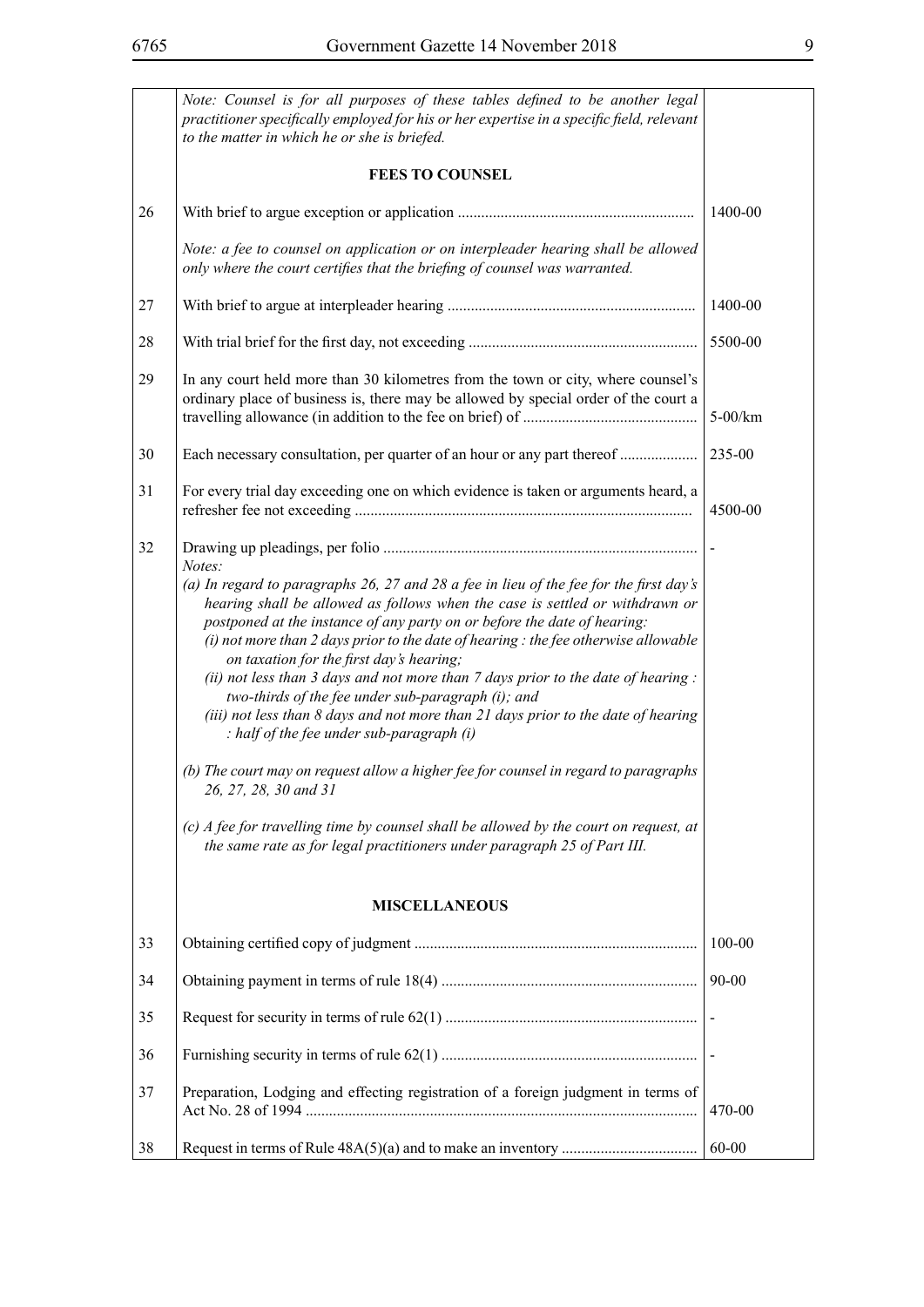#### **TABLE B**

#### COSTS

### **PART I**

#### **GENERAL PROVISIONS IN RESPECT OF PROCEEDINGS IN TERMS OF SECTION 65 AND 65A TO 65M OF ACT**

- 1. Subject to the provisions of paragraph 3, no fees other than those in the Tariff to this Part shall be allowed.
- 2. Subject to the provisions of section 65K of the Act, the fees laid down in paragraphs 1*,*  2 or 3 of the Tariff to this Part, as the case may be, shall be payable for the drawing up of the notice referred to in section 65A(l) of the Act, including appearance at the inquiry into the judgment debtor's financial position referred to in section 65D of the Act, or any appearance at subsequent suspension, amendment or rescission proceedings, and shall, with the exception of the fee allowed under paragraph 13 of the tariff, be chargeable only once for the drawing up, issue and all reissues of the notice and all postponements of the inquiry, irrespective of the number of days on which the proceedings are heard in court: Provided that where the debtor leaves the area of jurisdiction of the court after issue of the notice referred to in section 65A(l) of the Act and the notice is reissued in any other district, the aforesaid fee may also be charged in such other district if the court so orders.
- 3. The following shall be allowed in addition to the fees laid down in the Tariff to this Part:
	- (a) All necessary disbursements incurred in connection with the proceedings.
	- (b) A fee of 10% on each installment collected in redemption of the capital and costs of the action, subject to a maximum amount of N\$1 000-00 on every installment. Where the amount is payable in installments the collection fees shall be recoverable only on payment of every installment. Such fees shall be in substitution for and not in addition to the collection fees prescribed in paragraph 13 of Part 1 of Table A.
	- (c) All necessary disbursements incurred in connection with any prior abortive proceedings under section 72 of the Act, if the court has so ordered.
	- (d) Any amount necessarily and actually disbursed in tracing the judgment debtor, where the capital amount of the debt at the time the tracing agent was employed was not less than N\$750-00. The total amount to be allowed for each tracing shall not exceed N\$500-00.
- 4. For the purpose of the Tariff to this Part the amount of the claim shall, subject to the provisions of paragraph  $3(d)$ , be the total of the capital amount and costs outstanding at the date of the first institution of proceedings under section 65A(l) of the Act.
- 5. Value added tax payable in terms of the Value Added Tax Act, 2000 (Act No. 10 of 2000) shall be allowed on all fees and disbursements.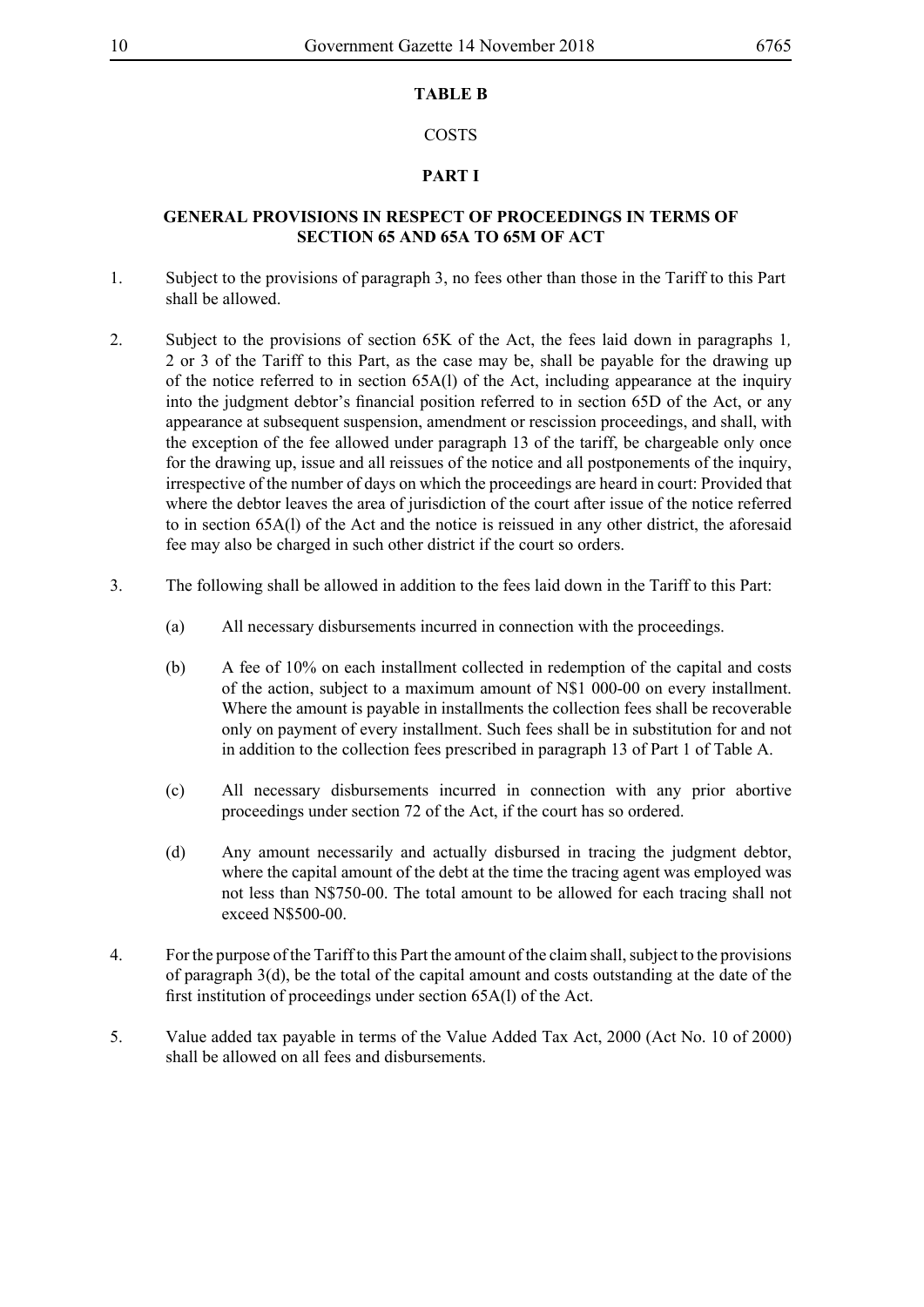# **TARIFF**

| 1.  | Instructions to proceed with section 65 collection procedure, including all relevant<br>consultations, perusals and drafts not otherwise provided for, where the claim does    | 330-00     |
|-----|--------------------------------------------------------------------------------------------------------------------------------------------------------------------------------|------------|
| 2.  | Instructions to proceed with section 65 collection procedure, including all relevant<br>consultations, perusals and drafts not otherwise provided for, where the claim exceeds | 500-00     |
| 3.  | Instructions to proceed with section 65 collection procedure, including all relevant<br>consultations, perusals and drafts not otherwise provided for, where the claim         | 1000-00    |
| 4.  | Warrant of arrest and detention when prepared by the judgment creditor (Form 42)                                                                                               | 250-00     |
| 5.  |                                                                                                                                                                                | 350-00     |
|     |                                                                                                                                                                                | 150-00     |
| 6.  |                                                                                                                                                                                | 100-00     |
| 7.  |                                                                                                                                                                                | $100 - 00$ |
| 8.  |                                                                                                                                                                                | $100 - 00$ |
| 9.  | Affidavit or certificate by the judgment creditor or his/her legal practitioner                                                                                                | 160-00     |
| 10. | For each registered letter forwarded to the debtor in terms of sections 65A(2),<br>65E(6) or 65J(2) of the Act by the creditor or his/her legal practitioner                   | $60 - 00$  |
| 11. |                                                                                                                                                                                | $80 - 00$  |
| 12. |                                                                                                                                                                                | 120-00     |
| 13. | Attending postponed proceedings in terms of section 65E(3) or attending application<br>for the suspension of a warrant issued in terms of section 65F(1) of the Act            | 470-00     |
| 14. | Subpoena:                                                                                                                                                                      | $40 - 00$  |
|     |                                                                                                                                                                                | $25 - 00$  |
| 15. | (a) Correspondence: For every necessary letter or telegram written, including copy                                                                                             | $40 - 00$  |
|     | (b) Correspondence: For every necessary letter or telegram received, provided that a<br>fee for perusal shall not be allowed in addition to the fee herein provided for, per   | $15-00$    |
|     | (i) Attendances: For each necessary attendance not otherwise provided for, per                                                                                                 | 150-00     |
|     |                                                                                                                                                                                | $40 - 00$  |
|     |                                                                                                                                                                                |            |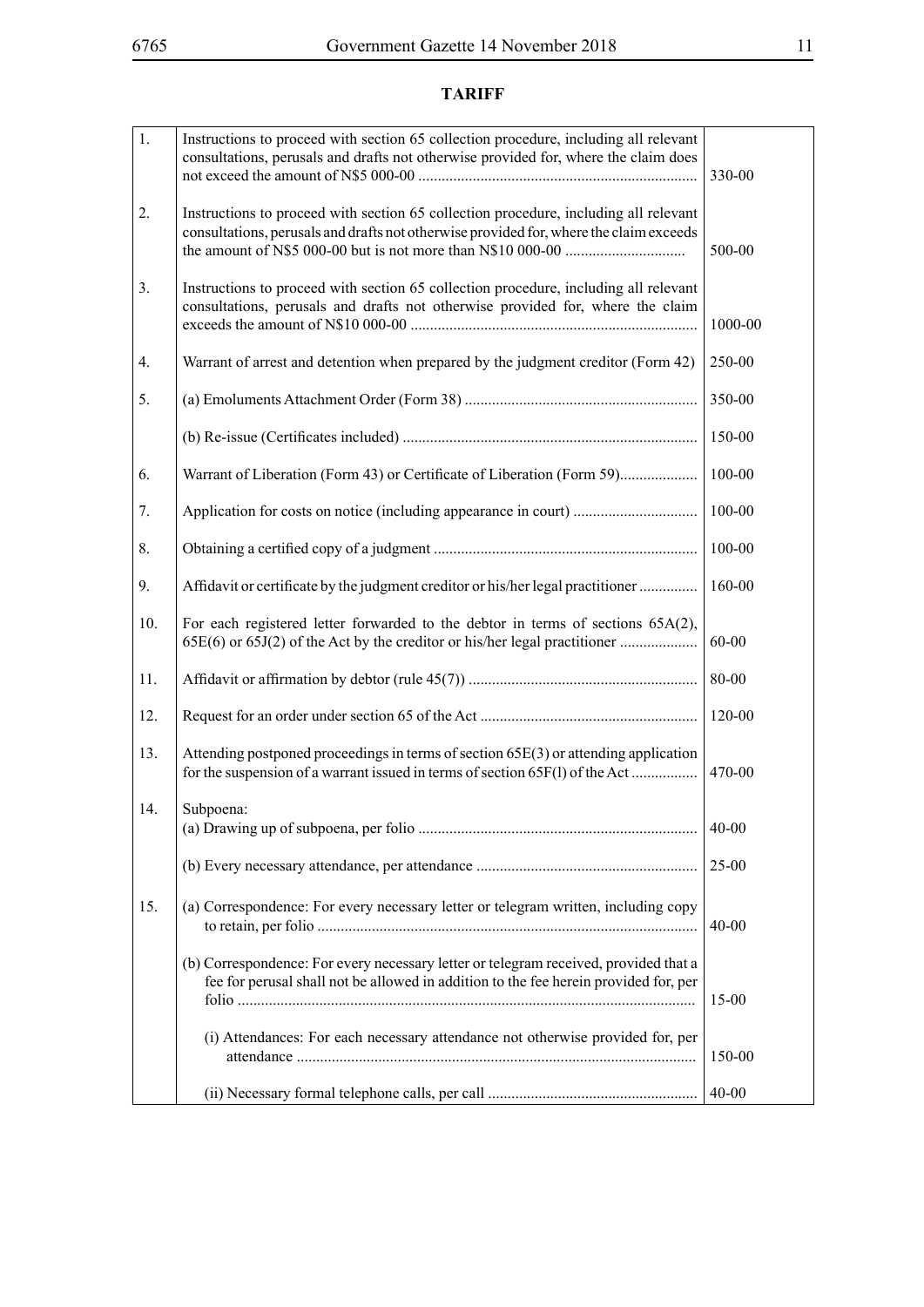## **PART II**

### **GENERAL PROVISIONS IN RESPECT OF PROCEEDINGS IN TERMS OF SECTION 72 OF ACT**

- 1. Subject to the provisions of paragraphs 2 and 3 no fees other than those laid down in the Tariff to this Part shall be allowed.
- 2. Paragraph 3(a), (b) and (d) of the general provisions under Part 1 of this Table shall apply *mutatis mutandis* to this Part.
- 3. All necessary disbursements incurred in connection with any prior abortive proceedings under section 65 shall be allowed if the court has so ordered.
- 4. For the purpose of the Tariff to this Part the amount of the claim shall, subject to the provisions of paragraph 3(d) of the general provisions under Part 1 of this Table, be the total of the capital amount outstanding at the date of the first institution of proceedings in terms of section 72 of the Act.
- 5. General Sales Tax in terms of the Income Tax Act, shall be allowed on all fees and disbursements, where payable.

**TARIFF**

|     |                                                                                                                                                                                            | N\$        |
|-----|--------------------------------------------------------------------------------------------------------------------------------------------------------------------------------------------|------------|
| (a) | Instructions to proceed with section 72 procedure, including all relevant<br>consultations, perusals and drafts not otherwise provided for, where the<br>claim does not exceed N\$5 000-00 | 235-00     |
| (b) | Instructions to proceed with section 72 procedure, including all relevant<br>consultations, perusals and drafts not otherwise provided for, where the<br>claim exceeds N\$5 000-00         | 470-00     |
| (c) | Obtaining certified copy of a judgment                                                                                                                                                     | $100 - 00$ |
| (d) | Application for an order of execution against the garnishee, including<br>drafting the application with all relevant annexures and appearing at<br>court to obtain order                   | 500-00     |
| (e) | Garnishee Order (Form 39)                                                                                                                                                                  | 235-00     |

#### **PART III**

## **GENERAL PROVISIONS IN RESPECT OF PROCEEDINGS IN TERMS OF SECTION 74 OF ACT**

- 1. The following fees shall be allowed in addition to those laid down in the Tariff to this Part:
	- (a) All necessary disbursements incurred in connection with the proceedings.
	- (b) In addition to the fees stated below, the administrator shall be entitled to a fee of 10% on each installment collected for the redemption of capital and costs.
	- (c) Value added tax in terms of the Value Added Tax Act, 2000 (Act No. 10 of 2000), payable on all fees and disbursements.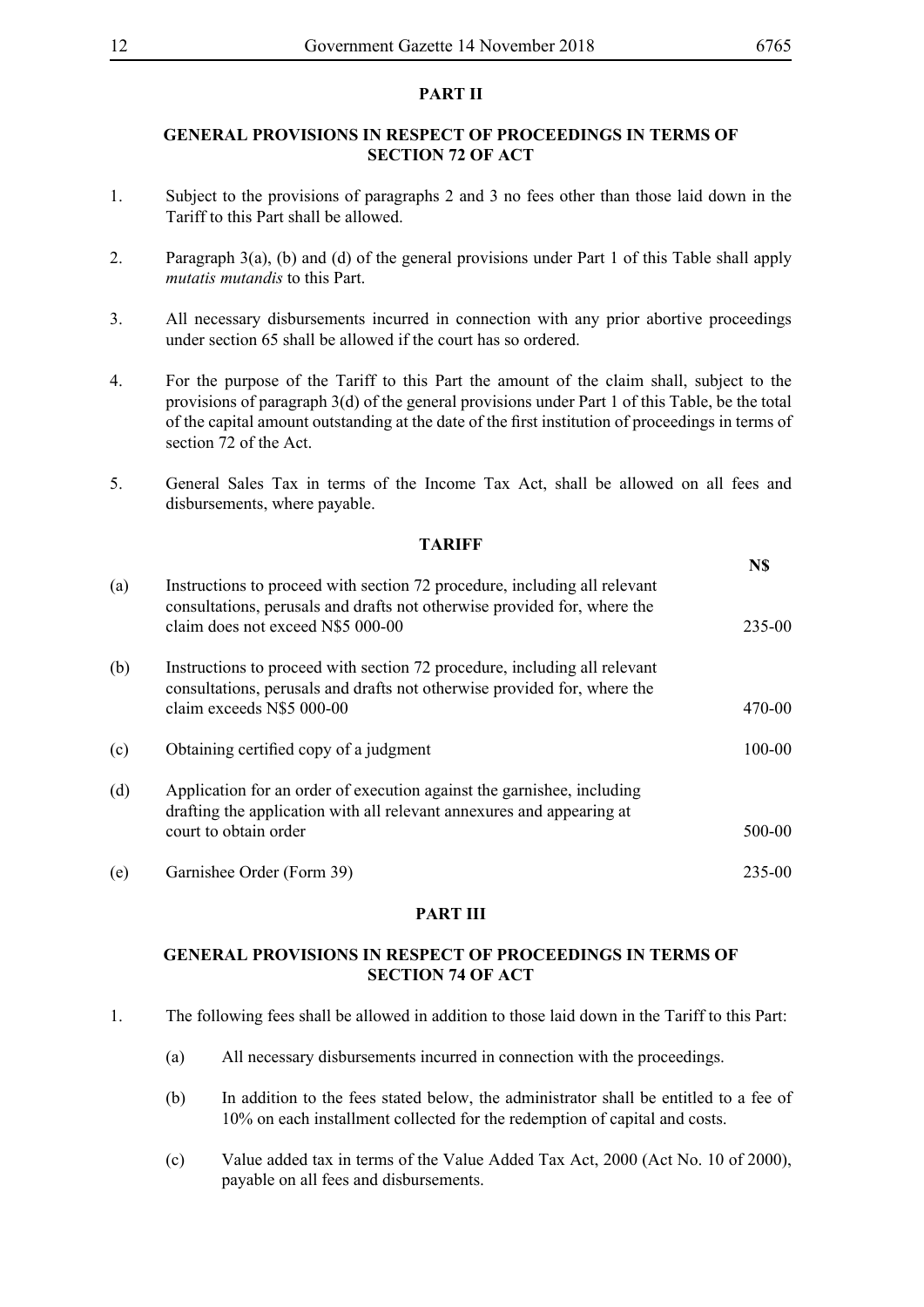#### 2. For the purposes of paragraphs 4 and 5 of the Tariff to this Part, a folio shall consist of 100 written or printed words or figures and four figures shall be reckoned as one word.

|                  | <b>ITEM</b>                                                                                                                                                                                       | $1-10$           | $11 - 20$        | 21 OR MORE       |
|------------------|---------------------------------------------------------------------------------------------------------------------------------------------------------------------------------------------------|------------------|------------------|------------------|
|                  |                                                                                                                                                                                                   | <b>CREDITORS</b> | <b>CREDITORS</b> | <b>CREDITORS</b> |
| 1.               | Instructions to apply for administration order,<br>including demands, etc, and ascertaining the<br>amount of assets and liabilities, including all<br>attendances and correspondence necessary in |                  |                  |                  |
|                  |                                                                                                                                                                                                   | 150-00           | 225-00           | 300-00           |
| 2.               | Instructions on application under section $74(1)$<br>of the Act or to oppose such application or the                                                                                              | 131-25           | 131-25           | 131-25           |
| 3.               | Drawing up application for administration order<br>or review thereof and affidavit, including all<br>annexures thereto and all attendances, excluding                                             | 187-50           | 225-00           | 262-50           |
|                  |                                                                                                                                                                                                   |                  |                  |                  |
| $\overline{4}$ . | Making copies of application, affidavit and                                                                                                                                                       | $5 - 00$         | $5 - 00$         | $5 - 00$         |
| 5.               | Perusal of application and other documents                                                                                                                                                        | $9 - 00$         | $9 - 00$         | $9 - 00$         |
|                  | Note: The fees under this item are only claimed<br>by the legal practitioner of an opposing party.                                                                                                |                  |                  |                  |
| 6.               | Attending court:<br>(a) On postponement or setting aside, if not<br>occasioned by the legal practitioner or his                                                                                   |                  |                  |                  |
|                  |                                                                                                                                                                                                   | 131-25           | 131-25           | 131-25           |
|                  |                                                                                                                                                                                                   | 262-50           | 262-50           | 262-50           |
| 7.               |                                                                                                                                                                                                   |                  |                  |                  |
| 8.               | For furnishing to a creditor by the administrator<br>of the information referred to in section $74M(a)$                                                                                           | $22 - 50$        | $22 - 50$        | $22 - 50$        |
|                  | For furnishing of a copy of the debtor's<br>statement of affairs referred to in sections 74<br>and 74A(l) of the Act by the administrator in<br>terms of section $74M(b)$ or of a list or account |                  |                  |                  |
|                  | referred to in section 74G(l) or 74J of the Act or                                                                                                                                                |                  |                  |                  |
|                  | of the debtor's statement of affairs referred to in                                                                                                                                               | $5 - 00$         | $5 - 00$         | $5 - 00$         |
| 9.               |                                                                                                                                                                                                   | $22 - 50$        | $22 - 50$        | 22-50            |
|                  |                                                                                                                                                                                                   |                  |                  |                  |
| 10.              |                                                                                                                                                                                                   | $15 - 00$        | $15 - 00$        | 15-00            |
|                  |                                                                                                                                                                                                   |                  |                  |                  |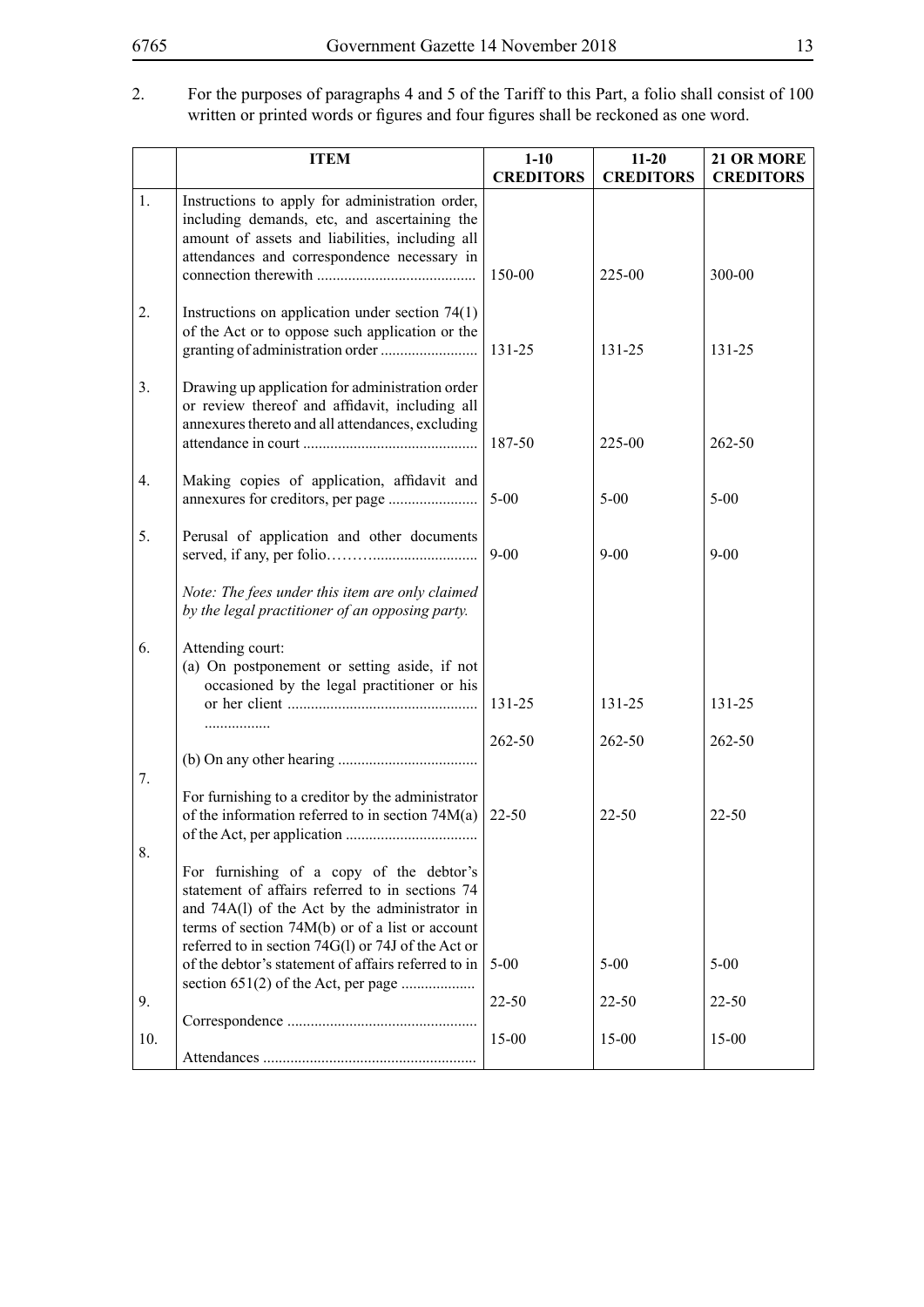#### **TABLE C**

#### **GENERAL PROVISIONS AND TARIFF OF FEES**

#### **(MESSENGERS OF THE COURT)**

#### **PART I**

#### MESSENGERS WHO ARE OFFICERS OF THE PUBLIC SERVICE

- 1. For each service or execution or attempted services or execution of any process or document: N\$20-00.
- 2. The service of a notice referred to in rule 54(1) simultaneously with the summons shall not be regarded as a separate service.

#### **PART II**

#### MESSENGERS WHO ARE NOT OFFICERS OF THE PUBLIC SERVICE

- 1A. For registration of any document for service or execution upon receipt thereof: N\$7-50.
- 1B. (a) (i) For the service of a summons, subpoena, notice, order or other document not being a document mentioned in paragraph 2: N\$75-00.
	- (ii) Where a mandator instructs the messenger in writing to serve a document referred to in subparagraph (a)(i) urgently on the day of receipt of such document or after normal office hours, the costs shall be calculated at double the tariff in subparagraph (a)(i) which additional costs shall be paid by the mandator, save where the court orders otherwise.
	- (b) (i) For the attempted service of the documents mentioned in subparagraph (a) - N\$40.00.
		- (ii) where a mandator instructs the messenger in writing to serve a document referred to in subparagraph (a)(i) urgently on the day of receipt of such document or after normal office hours and the messenger is unsuccessful in his or her attempt to effect service, the costs shall be calculated at double the tariff in (b)(i), which additional costs shall be paid by the mandator, save where the court orders otherwise.
	- (c) (i) Where the document must be served together with a process of the court and is mentioned in such process or an annexure thereto, no additional fees shall be charged for service of the document, but N\$7-50 may be charged for every separate process of the court served whether accompanied by documents or not.
		- (ii) Fees may not be charged for a document which is served together with a process of the court in a criminal matter.
		- (iii) The service of a notice referred to in rule 54(1) simultaneously with the summons shall not be regarded as a separate service.
- 2. (a) (i) For the execution of a warrant, interdict or garnishee order: N\$105-00 and from the place of execution of the above-mentioned documents;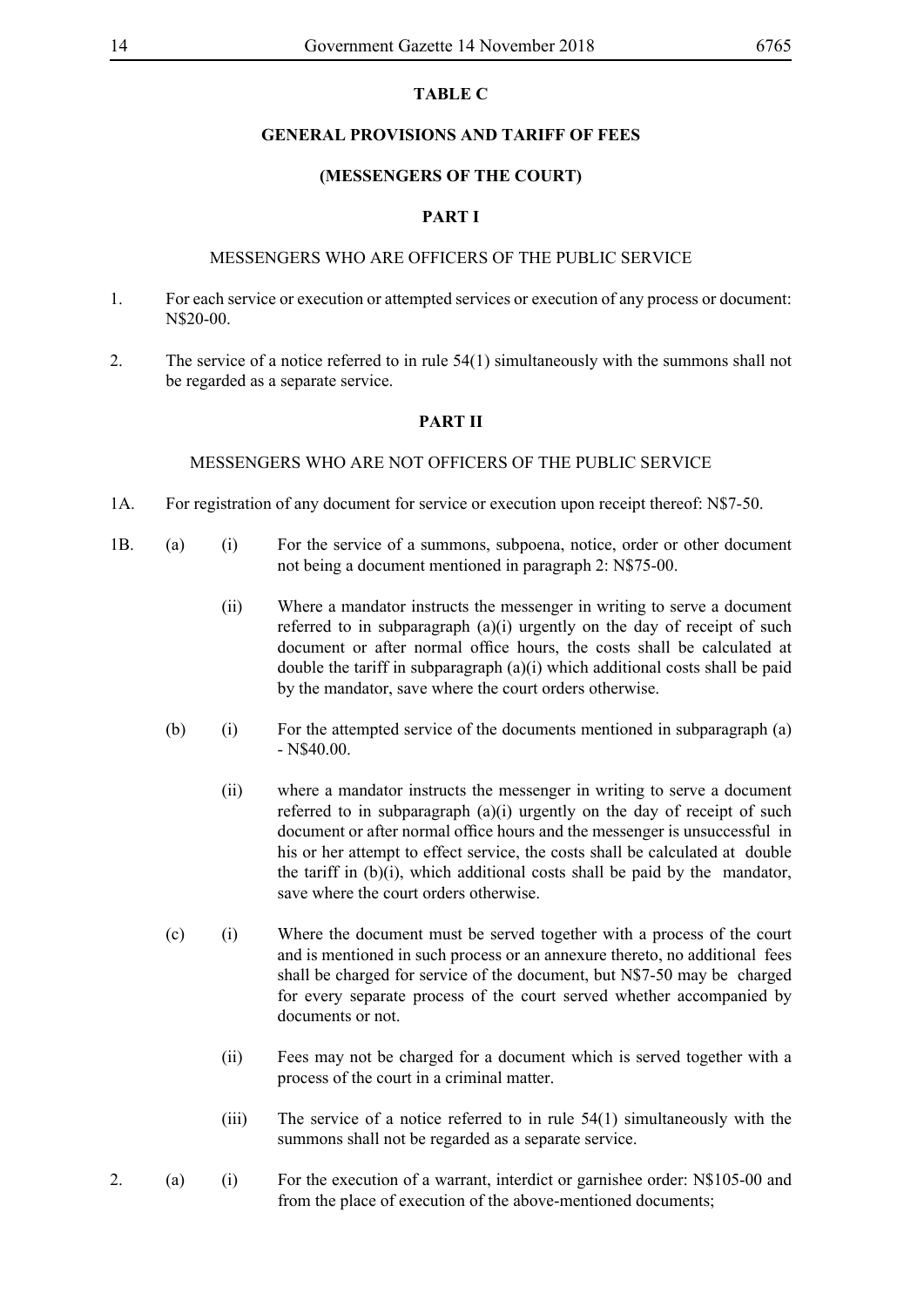- (ii) where a mandator instructs the messenger in writing to serve a document referred to in subparagraph  $2(a)(i)$  urgently on the day of receipt of such document or after normal office hours, the costs shall be calculated at double the tariff in subparagraph  $2(a)(i)$  which additional costs shall be paid by the mandator, save where the court orders otherwise.
- (b) (i) For the attempted execution of the documents mentioned in paragraph (a): N\$80.00
	- (ii) Where a mandatory instructs the messenger in writing to serve a document referred to in paragraph 2(a) urgently on the day of receipt of such document or after normal office hours and the messenger is unsuccessful in his or her attempt to effect execution, the costs shall be calculated at double the tariff in subparagraph  $2(b)(i)$ , which additional costs shall be paid by the mandatory, save where the court orders otherwise.
- (c) (i) For the ejectment of a defendant from the premises referred to in the warrant of ejectment: N\$150-00 per half an hour or part thereof (except extraordinary expenses necessarily incurred).
	- (ii) A further fee of N\$50-00 shall be paid after execution for every person over and above the person named or referred to in the process of ejectment, in fact ejected from separate premises: Provided that where service on any person other than the judgment debtor, respondent or garnishee is necessary in order to complete the execution, the fee laid down in paragraph  $1B(a)$ may be charged in respect of each such service.
- (d) For the arrest of a defendant in terms of an order *tanquam suspectus de fuga*, or an order to found or confirm jurisdiction in terms of section 30*bis* or an order in terms of section 65 of the Act or any other arrest in terms of the Act, not otherwise provided for, the messenger shall be entitled to, in addition to the tariff in subparagraph  $2(a)$ , an amount of N\$150-00 per half an hour or part thereof, for waiting time during negotiations between the several parties or waiting time at the court, due to the unavailability of a court.
- 3. Compilation of any return in terms of rule 8, in duplicate: N\$30-00.
- 4. If it is necessary for the messenger to travel, a traveling allowance of N\$5-00 per kilometre for each kilometre or part thereof travelled to and from the place of service or execution, calculated from the court-house of the district for which the messenger is appointed, shall be allowed in addition to the fees mentions in subparagraphs  $1B(a)(i)$ ,  $1B(b)(i)$ ,  $2(a)(i)$ ,  $2(b)(i)$ ,  $2(c)(i)$  or  $2(d)$ .
- 5. (a) In respect of the discharge of any official duty other than those mentioned in paragraphs 1 and 2, a travelling allowance of N\$5-00 per kilometre for every kilometre or part thereof beyond a radius of one kilometer from the office of the messenger, shall be payable for the forward and return journey and it shall be calculated from the court house of the district for which the messenger is appointed.
	- (b) (i) A travelling allowance shall include all the expenses incurred in travelling, including train fares.
		- (iii) In respect of the discharge of any official duty, should it be necessary for a messenger, due to the lack of possible roads, to travel on foot or means of animal transportation, such messenger is in addition to the fee allowed in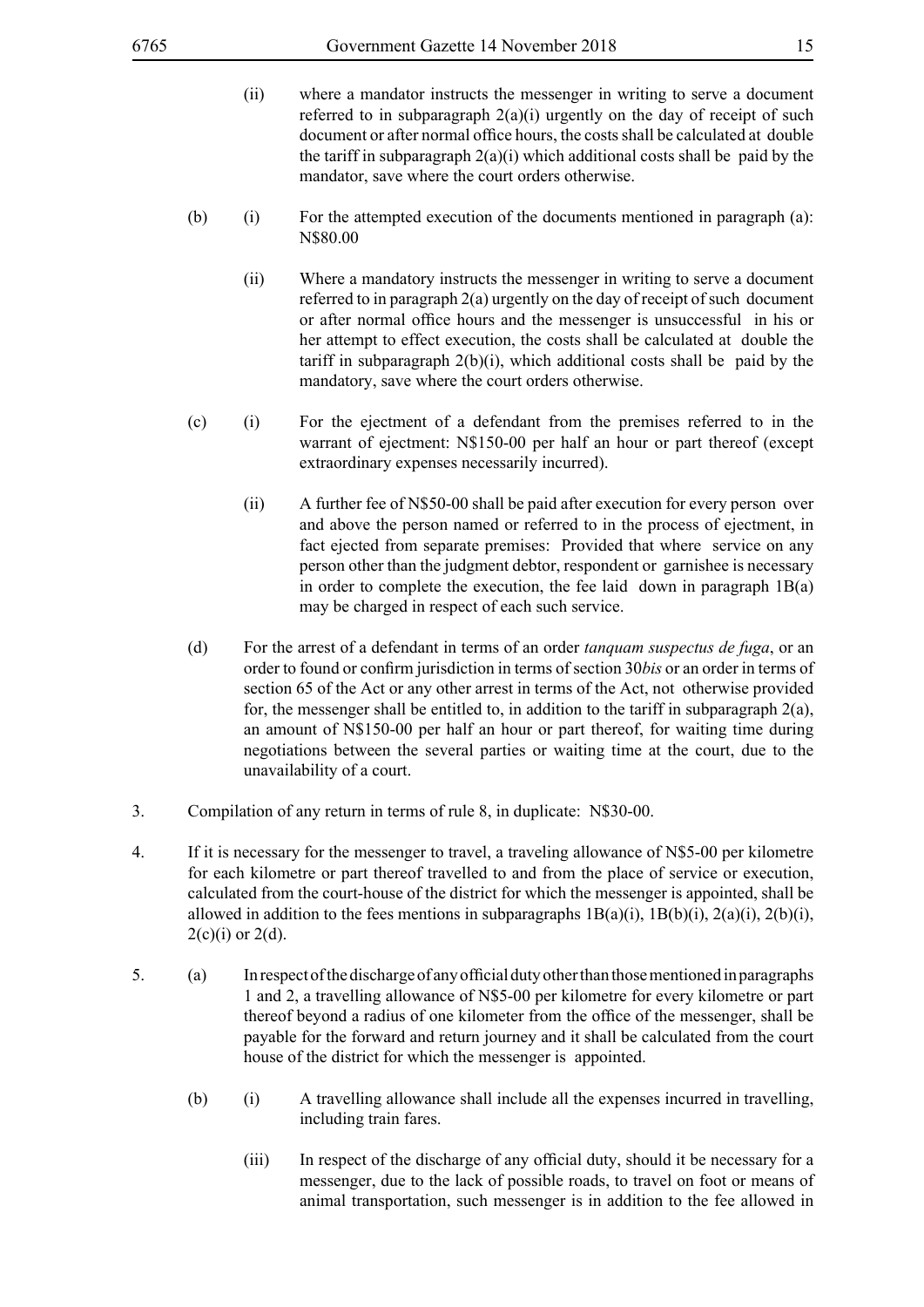paragraph 4 entitled to a subsistence allowance of N\$200-00 per 24 hours in excess of the first 24 hours or part thereof so travelled provided that not less than 20 kilometres per day is travelled in such manner.

- (c) Travelling allowance shall be calculated in respect of each separate service, except that -
	- (i) where more services than one can be done on the same journey the first place of service may be taken into account only once, and shall be apportioned equally to the respective services, and the distance from the first place of service to the remaining places of service shall similarly be apportioned equally to the remaining services; and
	- (ii) where service of the same process has to be effected on more than one person by a messenger within the area served by him or her, only one charge for travelling shall be allowed.
- (d) When it is necessary for the messenger to convey any person under arrest for any distance of more than 20 kilometres, an allowance of N\$5-00 per kilometre in respect of that portion of his or her journey on which he or she was necessarily accompanied by such person shall be allowed.
- (e) The drawing up and handing over of a warrant of liberation or certificate of liberation to the officer-in-charge of a prison: N\$22-50. A travelling allowance at the tariff mentioned in paragraph 5(a) shall be payable for the execution of this duty.
- 6. (a) Making an inventory, including the making of all necessary copies and time spent on stock-taking: N\$85-00 per half hour or part thereof.
	- (b) For assistance, if necessary, with the making of an inventory, N\$50-00 per half an hour or part thereof, for each assistant, provided that not more than two assistants are to be used.
- 7. The perusing, drawing up and completing of a bail bond, deed of suretyship or indemnity bond: N\$15-00
- 8. Charge or custody of property (money excluded), hereinafter referred to a "possession".
	- (a) (i) For each officer necessarily left in possession, a reasonable inclusive amount not exceeding N\$75-00 per day
		- (ii) In addition to the fee in subparagraph (a)(i), a reasonable allowance for board and subsistence shall be allowed, provided that the person referred to in paragraph 8(a), actually stays on the premises, not being the premises from where the messenger usually conducts business and that such allowance is a reasonable inclusive amount: Provided further that such board and subsistence is not included in the invoice of the security company.
	- (b) If livestock is attached, only the necessary expenses of herding and preserving the stock shall be allowed.
	- (c) If the goods are removed and stored, only the cost of removal and storage shall be allowed.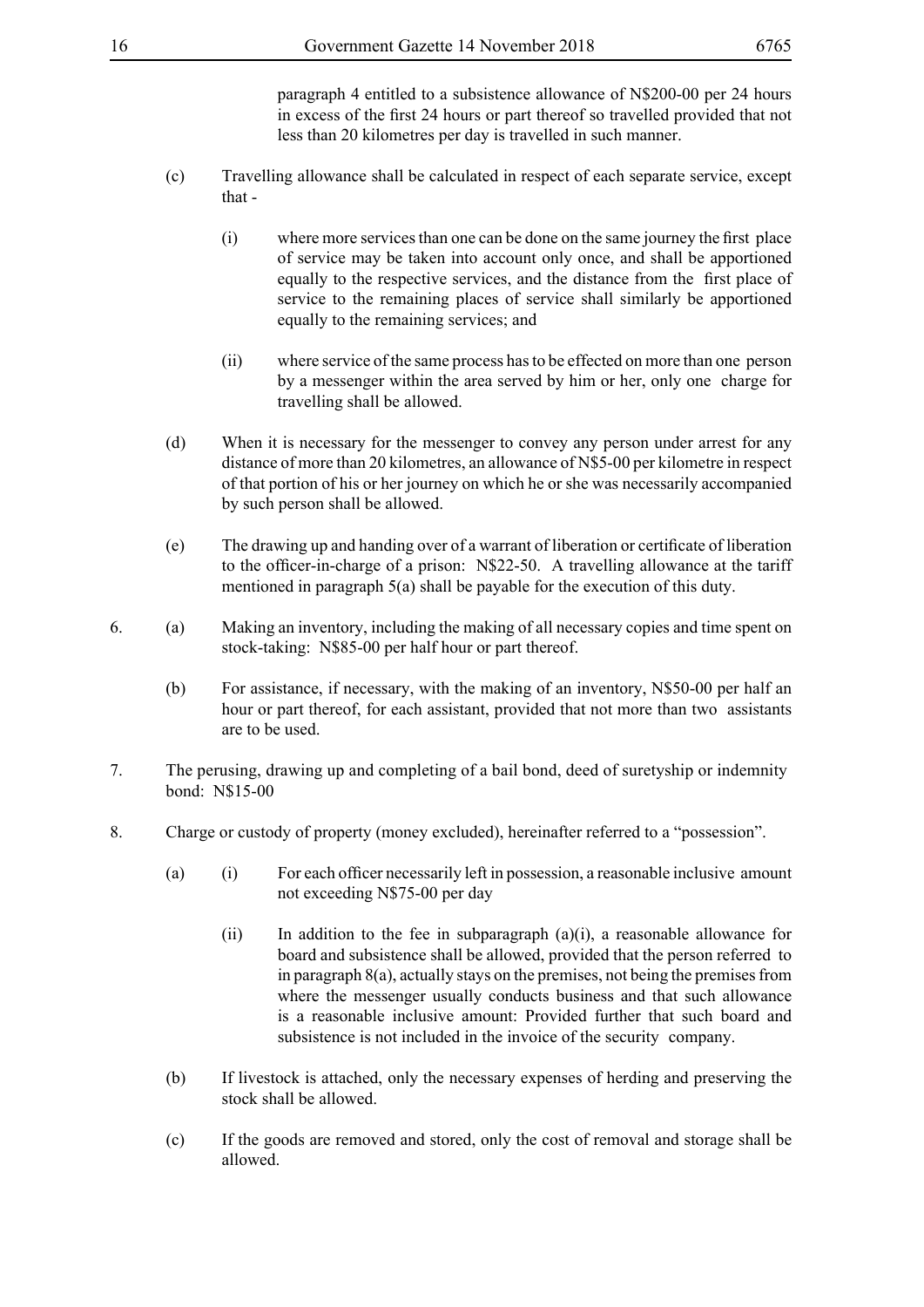#### 9. For purposes of paragraph 8 -

"possession" means actual physical possession by a person employed and paid by the messenger, whose sole work for the time being is to remain on the premises where the goods have been attached, and who, in fact, remains in possession for the period for which possession is charged;

"cost of removal" means the amount actually and necessarily disbursed for removal attempted removal if the goods were removed by a third party or an attempt was made to remove them, if they were removed by the messenger himself or herself, such amount as would fairly be allowable in the ordinary course of business if the goods were removed by a third party, or an attempt was made to so remove them;

"cost of storage" means the amount actually and necessarily paid for storage if the goods were stored with a third person or, if the messenger provided storage, such amount as would fairly be allowable in the ordinary course of business if the goods were stored with the third person.

- 10. (a) (i) Where a warrant of execution or garnishee order is paid in full, or in part, to the messenger or moneys attached in execution against movables, 7.5 per cent of the amount so paid or attached, with a minimum of N\$50-00 and a maximum of N\$1 500-00.
	- (ii) Notice of attachment to defendant and to each person to be notified: N\$5-00.
	- (b) (i) Where an execution debtor at the attempted execution of a warrant of arrest and detention, pays the amount due in full or in part to the messenger, 7.5 per cent of the amount so paid, with a minimum of N\$50-00 and a maximum of N\$1 500-00.
		- (ii) The rules that apply to the collection of money on warrants of execution or garnishee orders shall apply with the necessary changes to money received in terms of this paragraph.
- 11. Where the property is released from attachment in terms of rule  $41(7)(e)$ , or the warrant of execution is withdrawn or stayed, or the judgment debtor's estate is sequestrated after the attachment, but before the sale, 2 per cent of the value of the goods attached, subject to a maximum of N\$150-00: Provided that if a sale subsequently takes place in consequence of the said attachment, the amount so paid shall be deducted from the commission payable under paragraph 12.
- 12. Where the warrant of execution against movables is completed by sale, 7.5 per cent for the first N\$15 000-00 or part thereof and thereafter 5 per cent.
- 13. For the insurance of attached property if deemed necessary and on written instructions of the judgment creditor to the messenger, in addition to the premium to be paid, an all inclusive amount of N\$50-00.
- 14. When immovable property has been attached in execution and is not sold, either by reason of the warrant having been withdrawn or stayed or of the sequestration of the estate of the execution debtor, the expenses in connection with the attempted sale and the sum of N\$150-00 shall be payable to the messenger or to the person in fact authorised to act as auctioneer, as the case may be.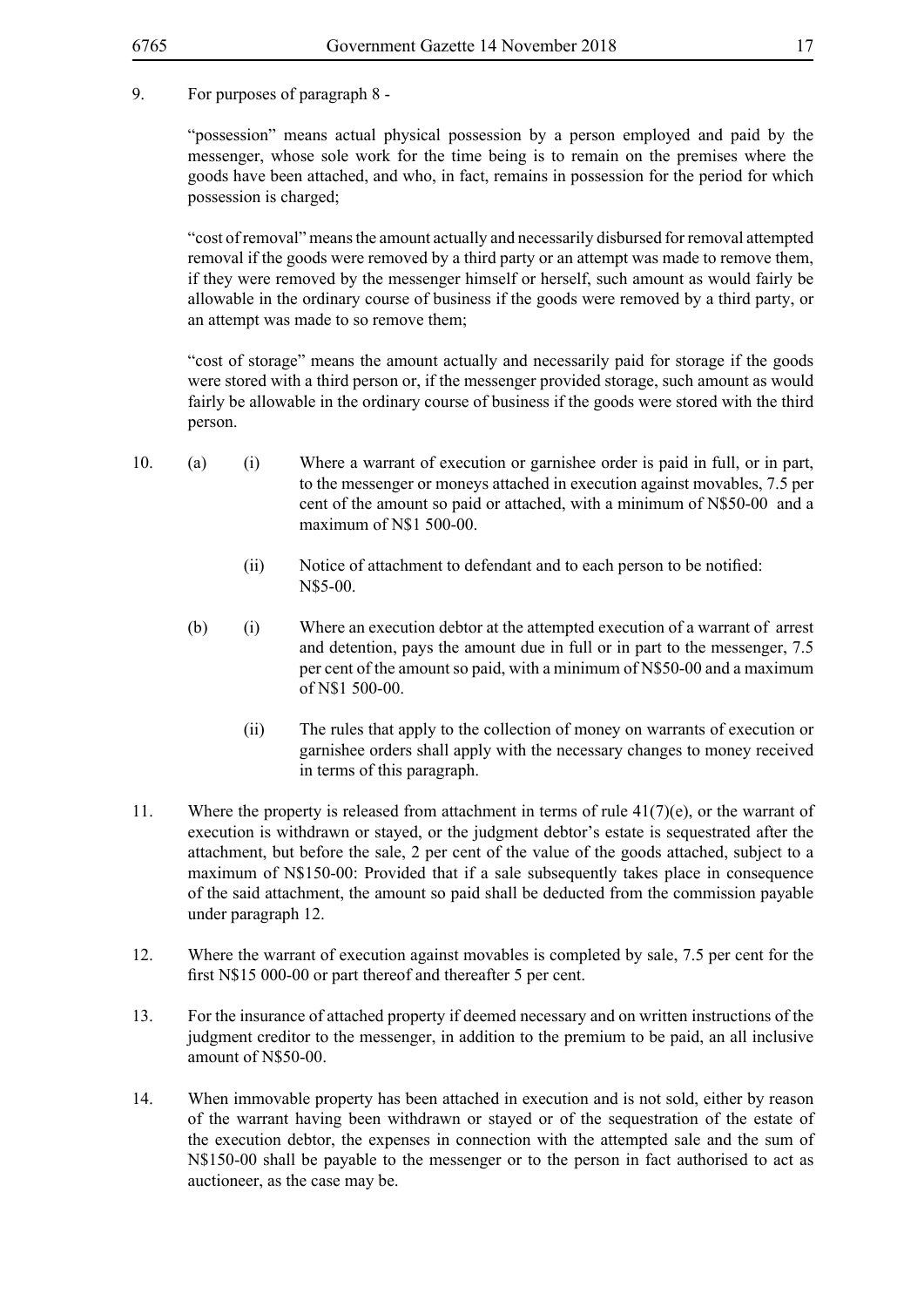- 
- 15. (a) The drawing up of a report of the improvements on the property for the purpose of sale, N\$85-00 per half an hour or part thereof.
	- (b) Written notice to the purchaser who has failed to comply with the conditions of the sale: N\$30-00.
	- (c) Consideration of conditions of sale: N\$80-00.
- 16. When immovable property has been attached in execution and the attachment lapses as referred to in section 66(4) of the Act: N\$60-00.
- 17. When an execution against immovable property is completed by sale, the following auctioneer's fees shall be allowed to the messenger on the proceeds of the sale:
	- (a) On the sale of immovable property by the messenger as auctioneer 5 per cent on the proceeds of the sale, subject to a minimum of N\$260-00 (inclusive in all instances of the messenger's bank charges and other expenses incurred in paying the proceeds into his or her trust account), which commission shall be paid by the purchaser.
	- (b) If an auctioneer is employed as provided in rule 43(9), 2.5 per cent on the proceeds of the sale and, subject to a minimum of N\$260-00 (inclusive in all instances of the messenger's bank charges and other expenses incurred in paying the proceeds into his or her trust account), which commission shall be paid by the purchaser.
- 18. In addition to the fees allowed by paragraph 11 to 17, both inclusive, there shall be allowed
	- (a) the sum actually and reasonably paid by the messenger or the auctioneer for printing, advertising and giving publicity to any sale or intended sale in execution;
	- (b) the sum of N\$40-00 to the messenger for giving transfer to the purchaser.
- 19. Where the messenger is in possession under more than one warrant of execution, he or she may charge fees for only one possession, and such possession shall, as far as possible, be apportioned equally to the several warrants issued during the same period: Provided that each execution creditor shall be jointly and severally liable for such possession to an amount not exceeding what would have been due under his or her execution if it had stood alone.
- 20. Fees payable on the value of goods attached or on the proceeds of the sale of goods in execution shall not be chargeable on such value or proceeds so far as they are in excess of the amount of the warrant.
- 21. The fees and expenses of the messenger in execution of a garnishee order, shall be added to the amount to be recovered under the order, and shall be chargeable against the judgment debtor.
- 22. If it is necessary for the messenger to return a document received by him or her for service or execution to the mandator because -
	- (a) the address of service which appears on the process does not fall within his or her jurisdiction; or
	- (b) the mandator requested, before an attempted service or execution of the process, that it be returned to him or her;

an amount of N\$10-00 shall be payable.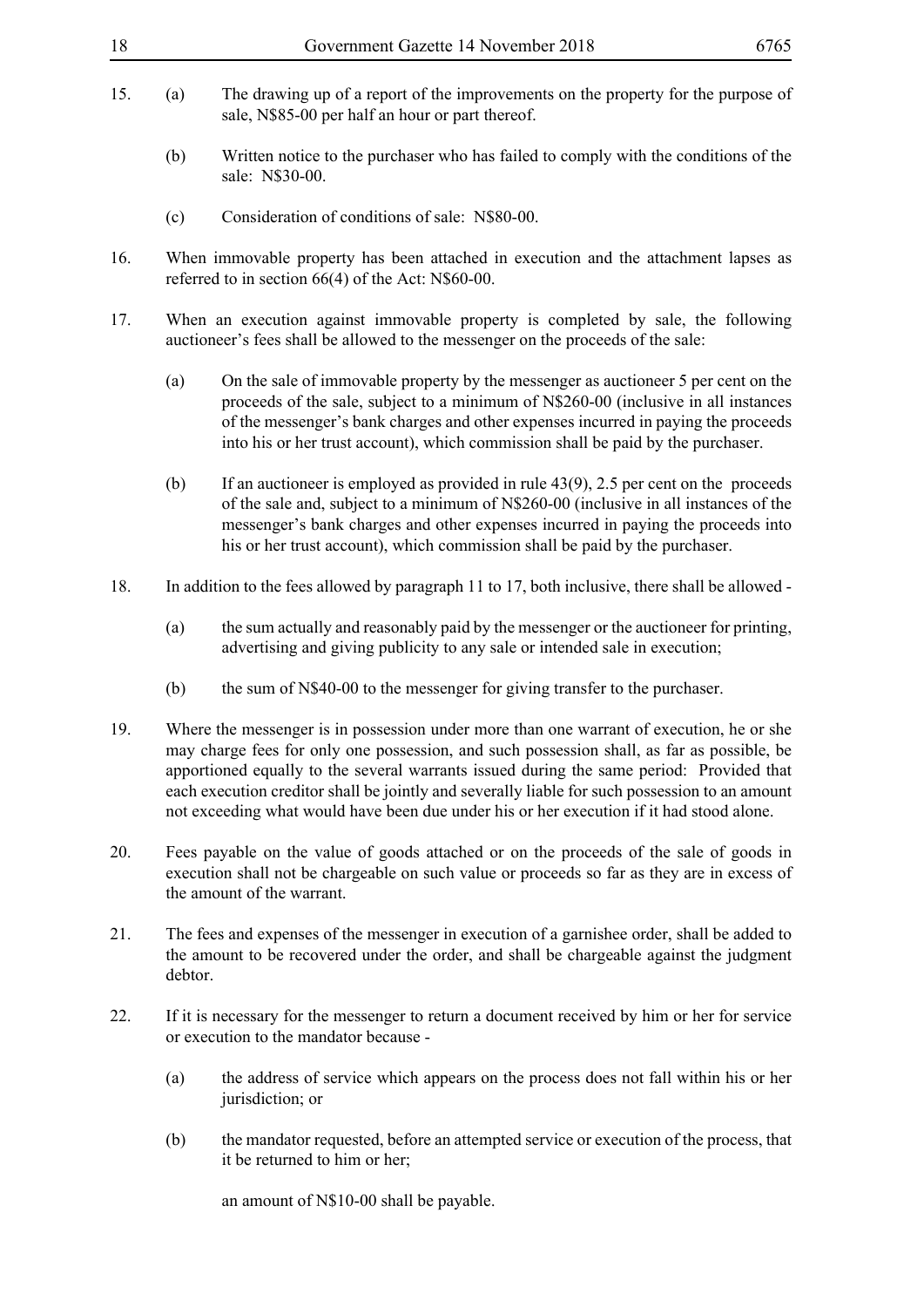| 6765 |                                                                                                                                                                                                                                                                                 | Government Gazette 14 November 2018                                                                                                                                                     | 19 |
|------|---------------------------------------------------------------------------------------------------------------------------------------------------------------------------------------------------------------------------------------------------------------------------------|-----------------------------------------------------------------------------------------------------------------------------------------------------------------------------------------|----|
| 23.  | For the conveyance of any person arrested by the messenger or committed to his or her<br>custody from the place of custody to the court on a day subsequent to the day of arrest:<br>N\$30-00 per journey and N\$50-00 per half an hour or part thereof for attending at court. |                                                                                                                                                                                         |    |
| 24.  | For the examination of indicated newspapers and the <i>Gazette</i> in which the notice of sale has<br>been published as referred to in rule $43(6)(c)$ and rule $41(8)(c)$ : N\$10-00.                                                                                          |                                                                                                                                                                                         |    |
| 25.  | For forwarding a copy of the notice of sale to every execution creditor who has lodged a<br>warrant of execution and to every mortgagee in respect of the immovable property concerned<br>whose address is reasonable ascertainable, for each copy: N\$80-00.                   |                                                                                                                                                                                         |    |
| 26.  | (a)                                                                                                                                                                                                                                                                             | For affixing a copy of the notice of sale on the notice board or door of the court-<br>house or other public building referred to in rule $41(8)(b)$ and rule $43(6)(e)$ :<br>N\$10-00. |    |
|      | (b)                                                                                                                                                                                                                                                                             | For affixing a copy of the notice of sale on the property due to be sold, the amount<br>in paragraph (a) above and travelling costs referred to in subparagraph $5(a)$ .                |    |
| 27.  | For the drawing up and issuing of an interpleader summons: N\$110-00.                                                                                                                                                                                                           |                                                                                                                                                                                         |    |
| 28.  | In addition to the fees prescribed in this Table, the messenger shall be entitled to the amount<br>actually disbursed for postage and telephone calls.                                                                                                                          |                                                                                                                                                                                         |    |
| 29.  | For the writing of each necessary letter, excluding formal letters accompanying process or<br>returns: N\$10-00.                                                                                                                                                                |                                                                                                                                                                                         |    |
| 30.  | Each necessary attendance by telephone (in addition to prescribed trunk charges and cellular<br>charges): N\$10-00.                                                                                                                                                             |                                                                                                                                                                                         |    |
| 31.  | Sending and receiving of each necessary facsimile per A4 size paper (in addition to telephone<br>charges): N\$10-00.                                                                                                                                                            |                                                                                                                                                                                         |    |
| 32.  |                                                                                                                                                                                                                                                                                 | For the perusal of the records of the Registrar of Deeds in terms of rule 43(3) to determine<br>the order of precedence of creditors:                                                   |    |
|      | (a)                                                                                                                                                                                                                                                                             | if investigated by the messenger personally: N\$70-00 per case;                                                                                                                         |    |
|      | (b)                                                                                                                                                                                                                                                                             | if the messenger utilizes the services of a third party for the investigation, the actual<br>cost as required by the third party, provided that it is reasonable.                       |    |
| 33.  |                                                                                                                                                                                                                                                                                 | For the making of all necessary copies of documents: N\$5-00 per A4 size copy.                                                                                                          |    |
| 34.  | For the drawing up of the bill for taxation and attendance of the taxation by the messenger:<br>N\$35-00.                                                                                                                                                                       |                                                                                                                                                                                         |    |
| 35.  | Bank charges: Actual costs incurred relating to bank charges and cheque forms.                                                                                                                                                                                                  |                                                                                                                                                                                         |    |
| 36.  | The value added tax payable on messengers' fees shall be allowed on taxation by the clerk<br>of the court.                                                                                                                                                                      |                                                                                                                                                                                         |    |
| 37.  |                                                                                                                                                                                                                                                                                 | For drawing a plan of distribution of proceeds (including the necessary copies): N\$35-00.                                                                                              |    |
|      |                                                                                                                                                                                                                                                                                 |                                                                                                                                                                                         |    |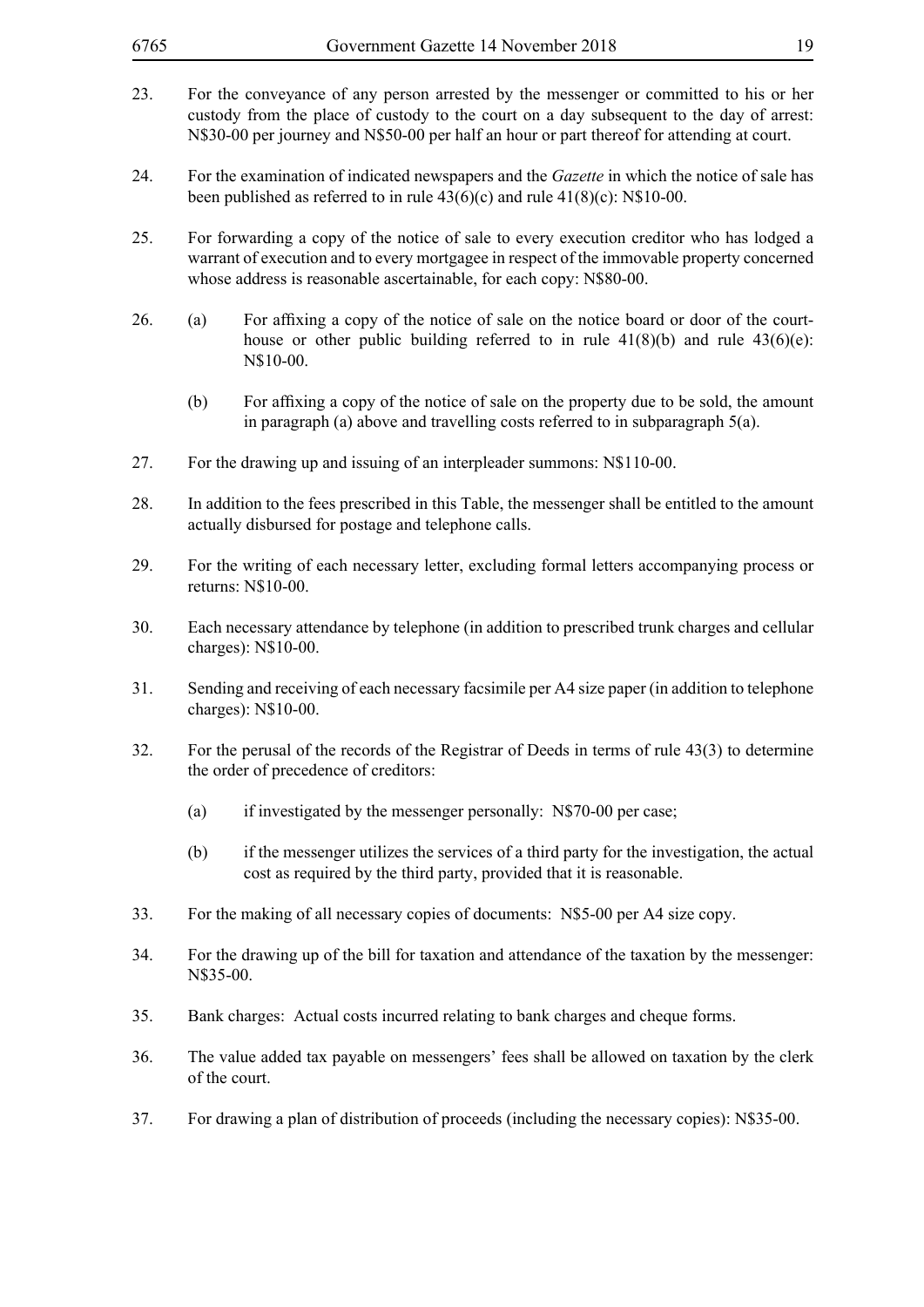### **TABLE D**

### **FEES TO ASSESSORS**

- 1. For every attendance when the case is wholly or partly heard: N\$75-00 for each hour or part of an hour of such attendance, but not to be less than N\$150-00 or more than N\$1 400-00 for every such attendance.
- 2. For every attendance when the case is not heard but is postponed or settled, at the above rate, but the minimum to be N\$200-00.
- 3. Attendance to be reckoned from the hour for which the assessor is summoned to the hour at which judgment is given or reserved, or to the hour at which the assessor is expressly released by the court from further attendance, whichever shall be the earlier.
- 4. When the case is adjourned, postponed or settled, attendances to be reckoned from the hour for which the assessor is summoned to the hour at which the case is adjourned, postponed or settled, or to the hour at which the assessor is expressly released by the court from further attendance, whichever shall be the earlier.
- 5. An assessor shall be entitled to a travelling allowance of N\$5-00 per kilometre actually and necessarily taken between the courthouse and his or her residence or place of business.
- 6. The party who desires an assessor in terms of rule 59(6) shall pay to the clerk of the court an amount of N\$1 400-00 for each assessor applied for.

#### **TABLE E**

#### **COURT FEES**

|                | <b>ITEM</b>                                                                                                                                                                  | N\$          |
|----------------|------------------------------------------------------------------------------------------------------------------------------------------------------------------------------|--------------|
| $\mathbf{1}$ . | On every initial summons, or the initial documents in an application which are not<br>related to civil proceedings already on record in that court, or an application for an | 75-00        |
| 2.             | On any request to inspect any record -                                                                                                                                       | $4 - 00$     |
|                | (b) if an incorrect or no number is furnished, for every 100 records searched                                                                                                | $10 - 00$    |
| 3.             | For a copy of a record made by the clerk of the court -                                                                                                                      | $5 - 00$     |
|                |                                                                                                                                                                              | $\vert$ 5-00 |
| 4.             | For examining and certifying a copy of a record - each 100 words or part thereof                                                                                             | $5 - 00$     |
| 5.             |                                                                                                                                                                              | 75-00        |